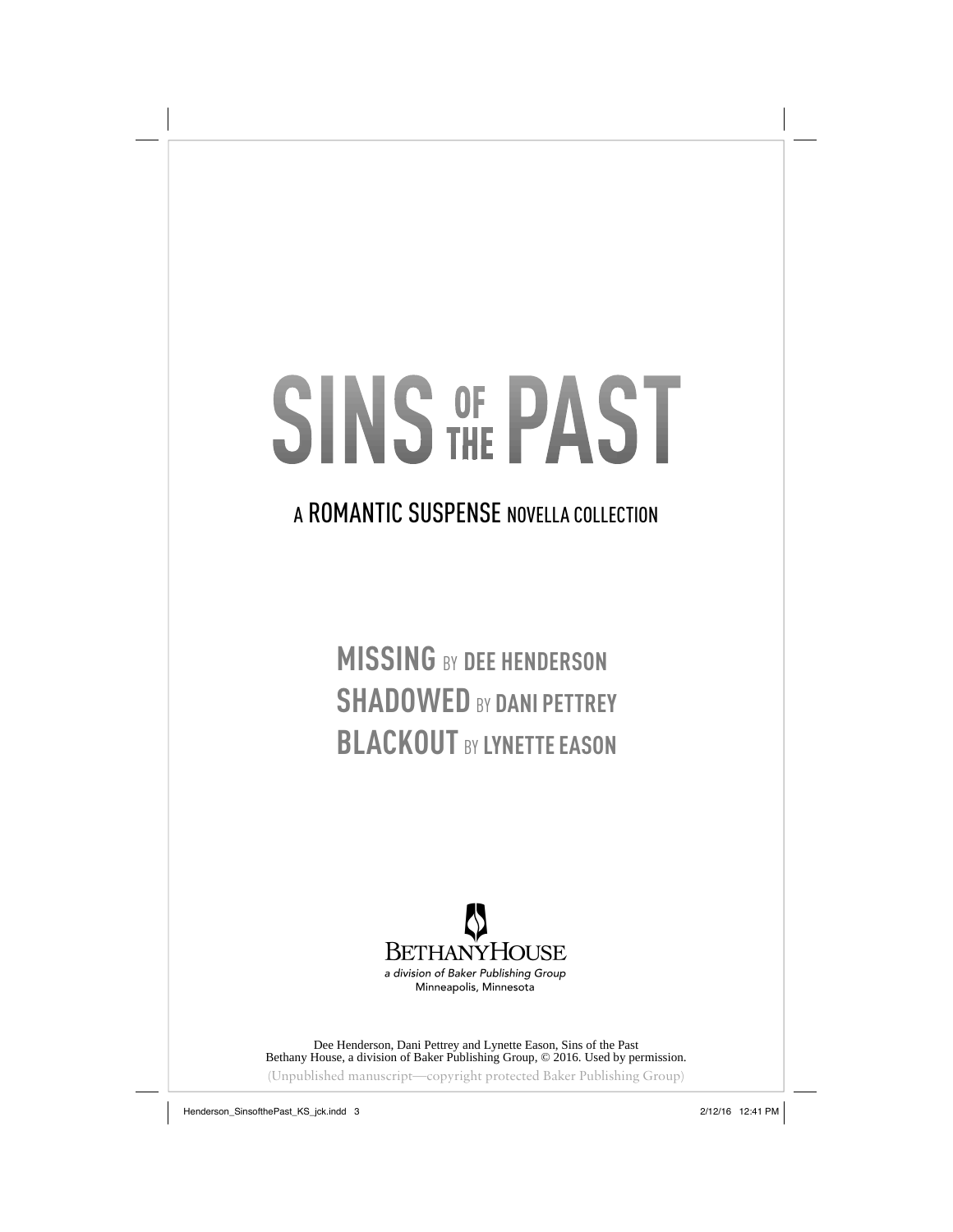*Missing* © 2016 by Dee Henderson *Shadowed* © 2016 by Dani Pettrey *Blackout* © 2016 by Lynette Eason

Published by Bethany House Publishers 11400 Hampshire Avenue South Bloomington, Minnesota 55438 www.bethanyhouse.com

Bethany House Publishers is a division of Baker Publishing Group, Grand Rapids, Michigan

Printed in the United States of America

ISBN 978-0-7642-1798-2 (cloth) ISBN 978-0-7642-1797-5 (trade paper)

All rights reserved. No part of this publication may be reproduced, stored in a retrieval system, or transmitted in any form or by any means—for example, electronic, photocopy, recording—without the prior written permission of the publisher. The only exception is brief quotations in printed reviews.

Library of Congress Control Number: 2016930533

These novellas are works of fiction. Names, characters, incidents, and dialogues are products of the author's imagination and are not to be construed as real. Any resemblance to actual events or persons, living or dead, is entirely coincidental.

Cover design by LOOK Design Studio

Dani Pettrey represented by Books & Such Literary Agency Lynette Eason represented by The Steve Laube Agency

16 17 18 19 20 21 22 7 6 5 4 3 2 1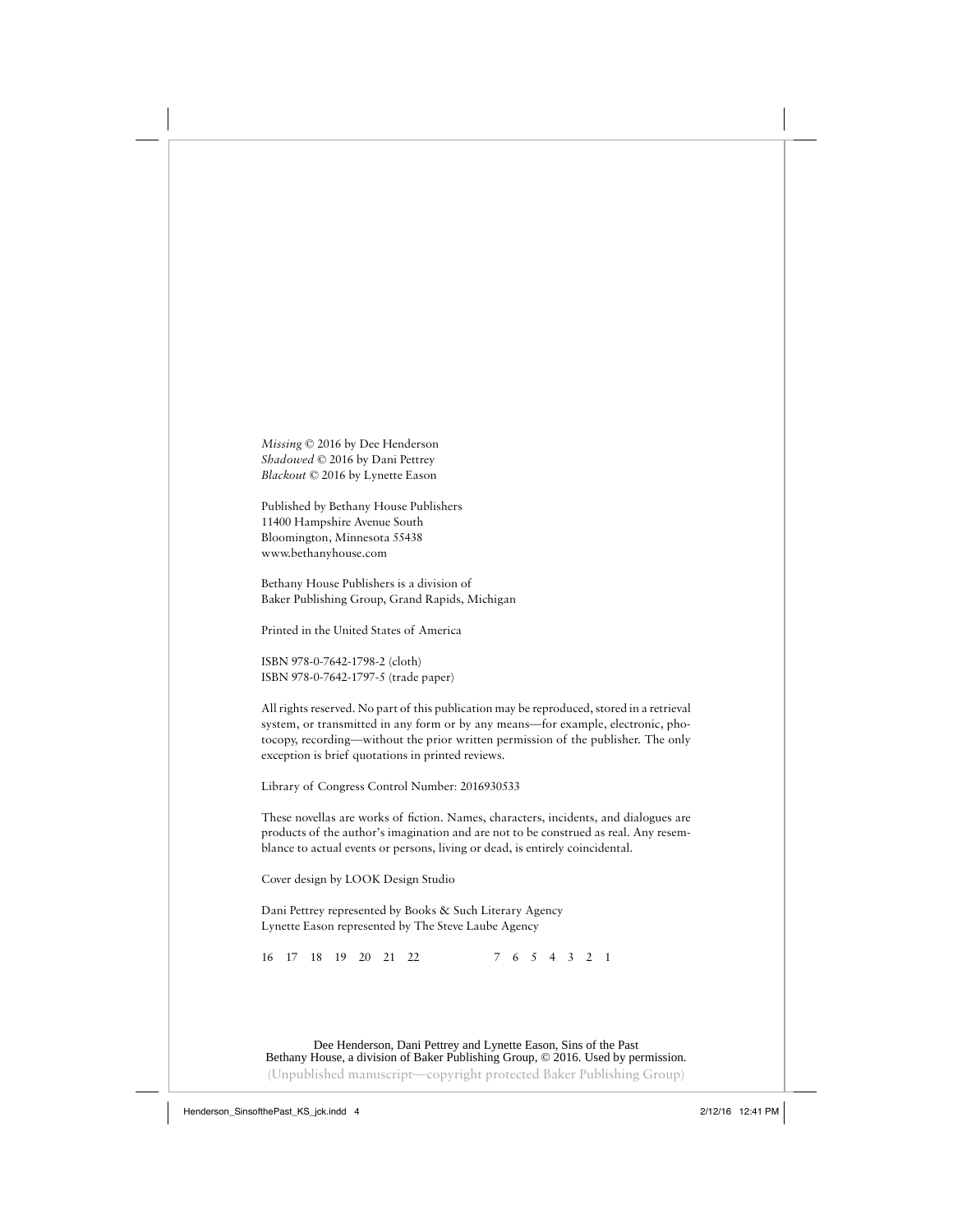## **Contents**

## MISSING BY DEE HENDERSON PAGE 7

### **SHADOWED** BY DANI PETTREY PAGE 129

## BLACKOUT BY LYNETTE EASON PAGE 261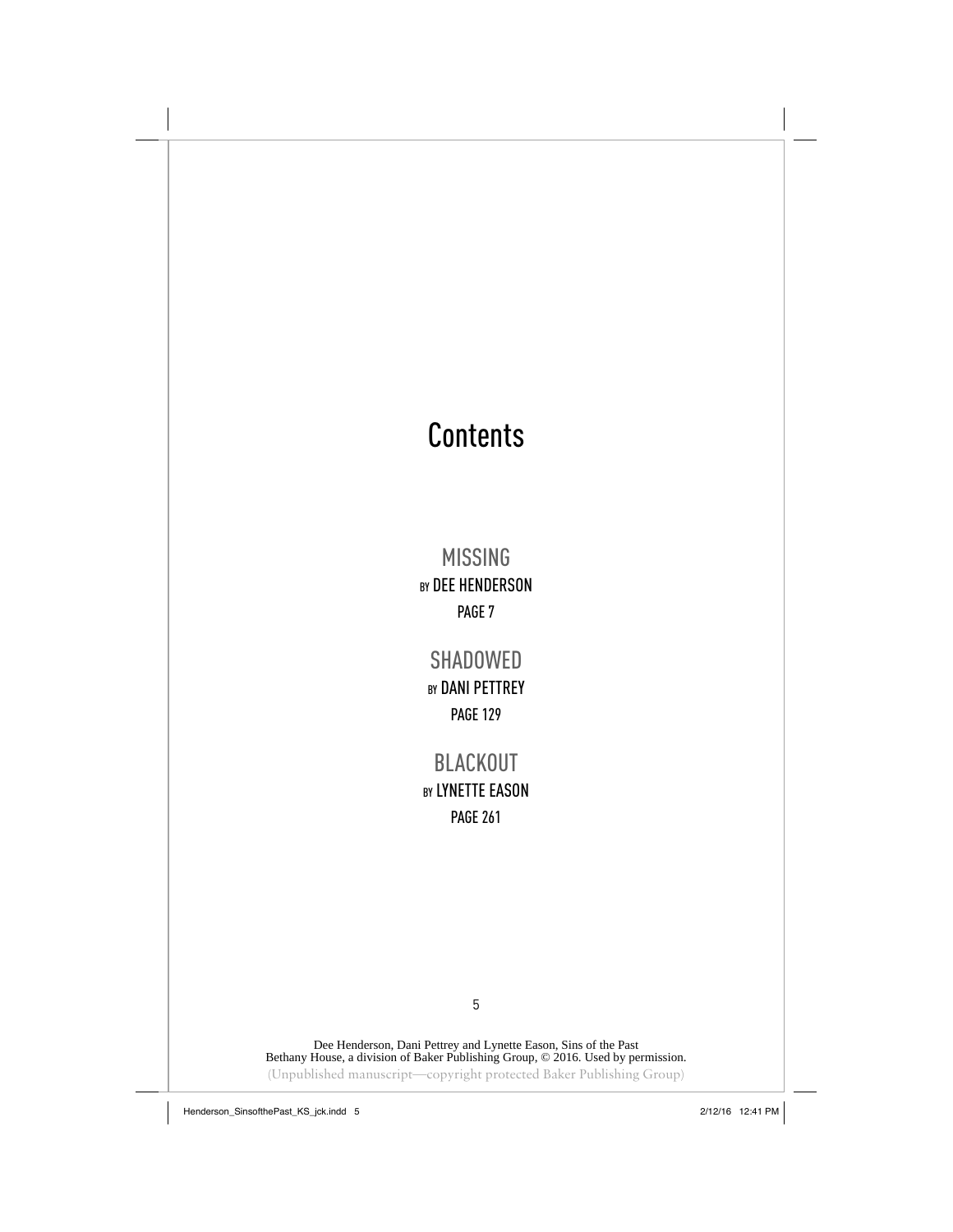## **MISSING** DEE HENDERSON

Dee Henderson, Dani Pettrey and Lynette Eason, Sins of the Past Bethany House, a division of Baker Publishing Group, © 2016. Used by permission.

(Unpublished manuscript—copyright protected Baker Publishing Group)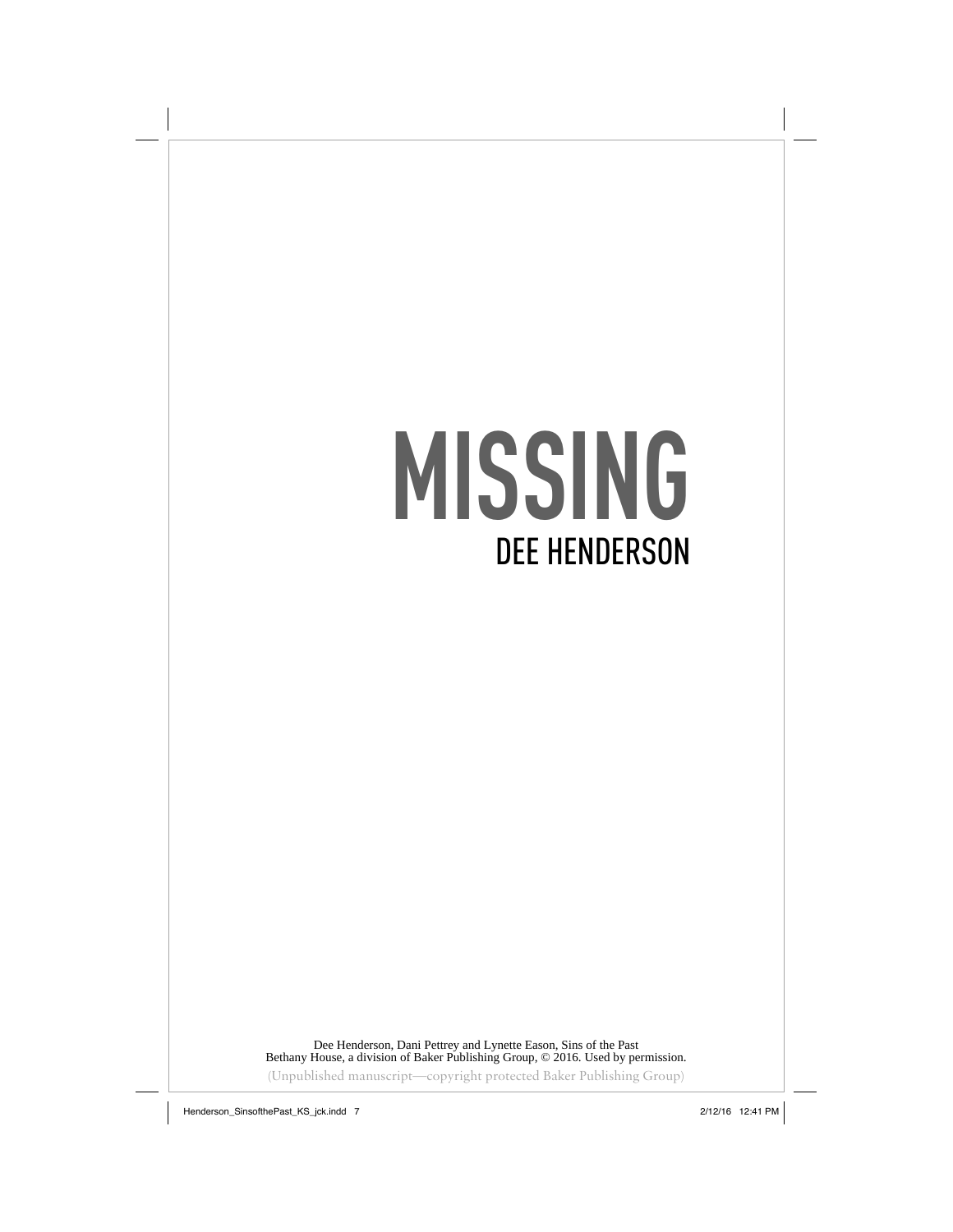## ONE

J ohn Graham, police chief for Cheyenne, Wyoming, knew the value of remaining calm in a crisis. He'd learned that during the early days of his career working undercover, when often it was his own life on the line. But he could feel that control slipping now as he strode down the O'Hare Airport concourse.

His mother was missing. The last confirmed sighting of her was Monday afternoon around 4:30 p.m. at the retirement village where she lived. It was now going on 9:00 p.m. Tuesday. That was too many hours for a son to take without it causing a great deal of internal turmoil.

People moved out of his way, either the grim set to his face or the pace of his stride making it clear he wasn't a man they wanted to slow down.

"Chief Graham."

He spotted a dark-haired slender woman in a police jacket aiming in his direction, and he moved across the traffic flow to meet her, accepting her handshake. Her fingers were chilled.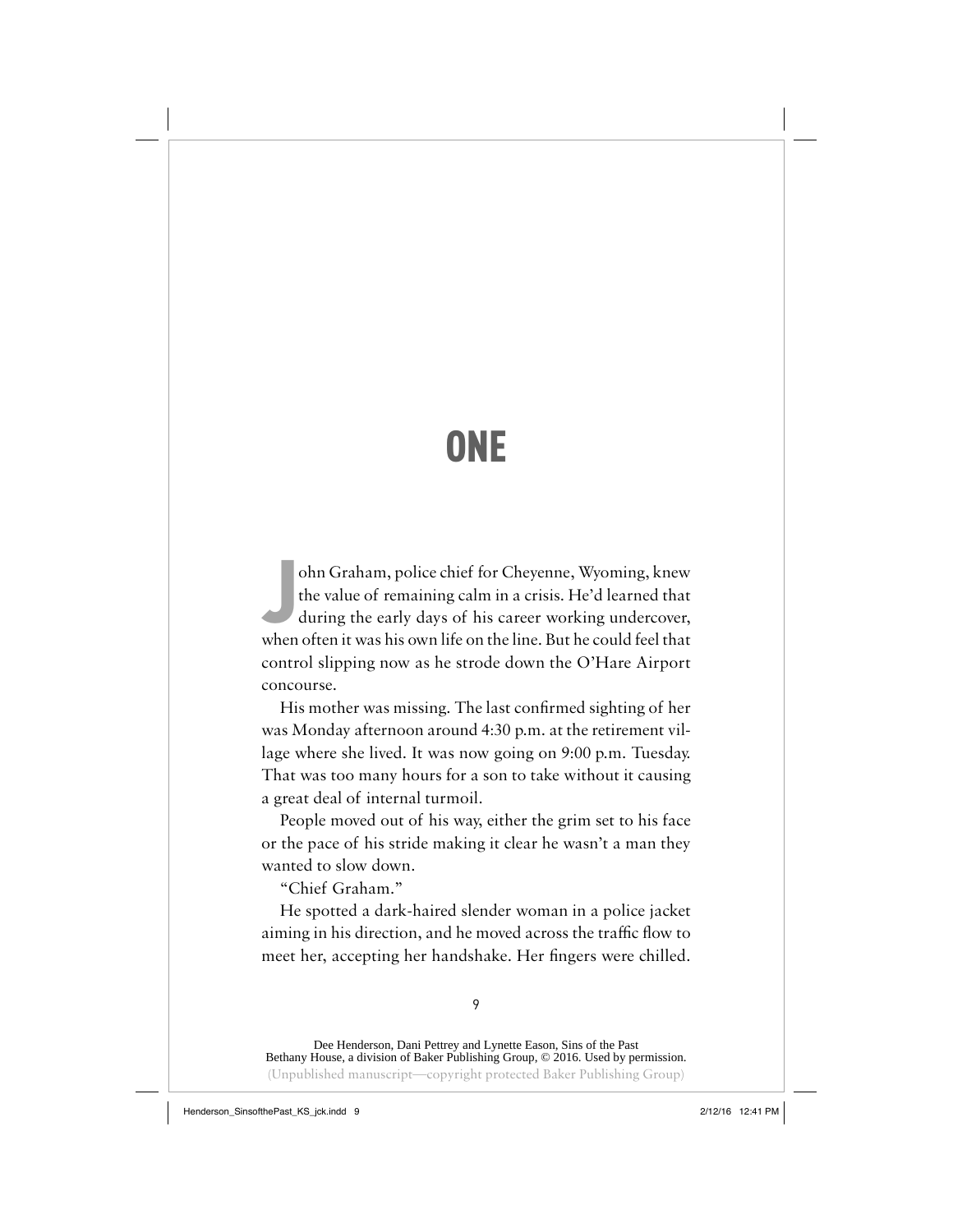He wondered briefly where her gloves were on a cold December evening in Chicago.

"I'm Lieutenant Sharon Noble with the Riverside PD. I'm very sorry about your mother," she said, sounding genuinely concerned. "I'm primary on the case. I figured it would be faster to fill you in on the drive than have you face a fifty-person search and try to get an orderly sense of what is happening. Do you have checked bags?"

He tipped his head toward his carry-on. "This is it."

"I've got a squad car waiting."

She sounded competent, and he felt just a bit of the stress lift.

She aimed for the terminal entrance without more than a pause in her stride. "I've got a concealed-carry permit if you require it," she said over her shoulder.

She was skirting TSA flight regulations and indirectly asking if he'd brought a gun with him while smoothly indicating she wasn't going to slap his wrist for the infraction. He appreciated her even more. He'd left his duty weapon along with his badge with his deputy chief. "We don't have her back in a few hours, I'll take you up on that and will be carrying."

"With what I've already learned about Martha Graham, I'm guessing she raised a smart son."

"Smart enough."

"While you were in the air I confirmed your alibi for the last forty-eight hours."

He narrowed his eyes but nodded. "You didn't make lieutenant by not checking the obvious. Dad left her comfortably well-off. I'll inherit, but I don't plan on doing so for another twenty years."

"I got that impression when I saw the list of phone calls between Chicago and Cheyenne. I'm told you two are close. All right, continuing to rule out family, she has a sister in Boulder,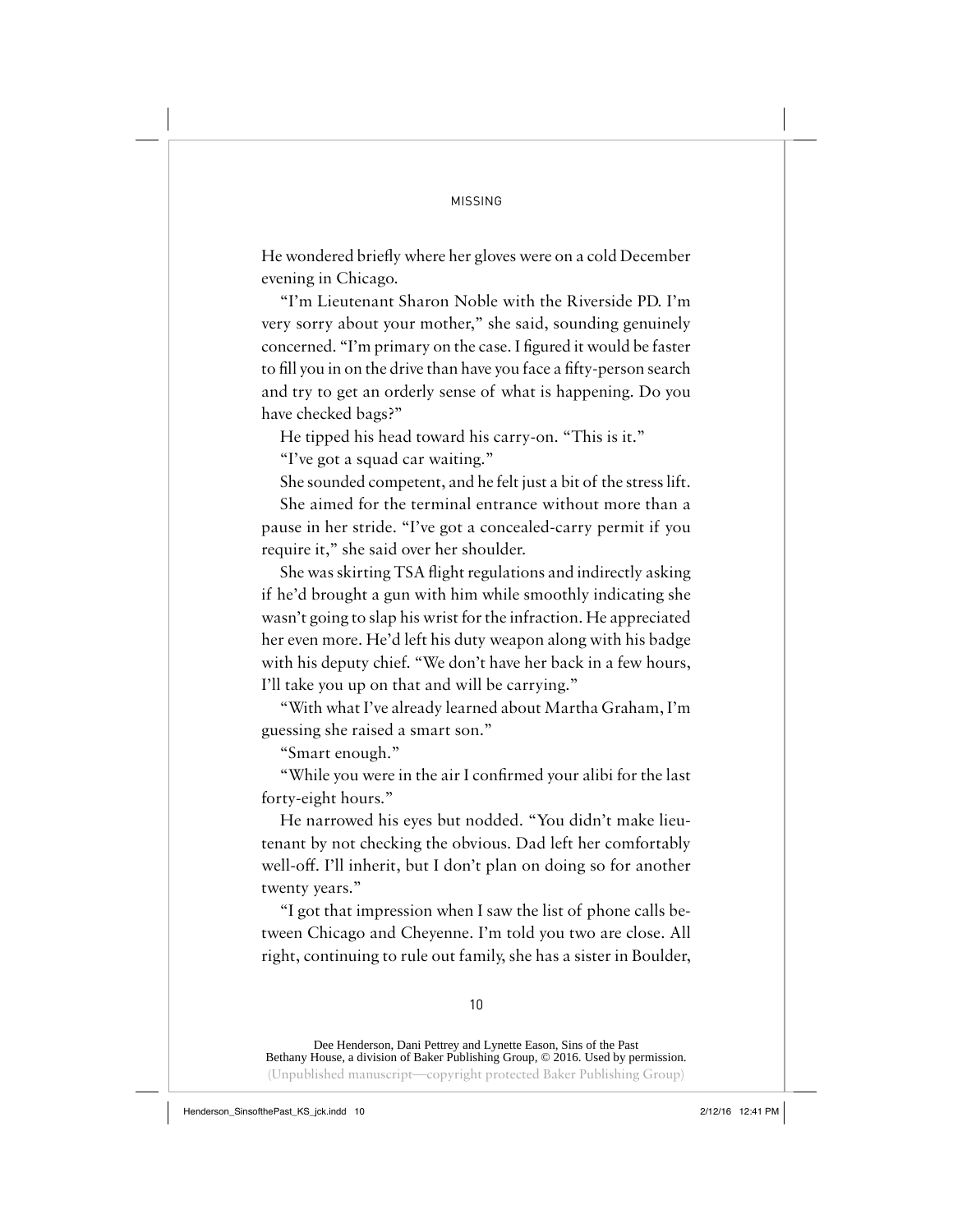Colorado, and a cousin in Wichita, Kansas. Your late father has a younger brother and sister living in Boston, Massachusetts. Anybody significant I'm missing?"

"That's the list."

They stepped out into a below-freezing night, and a car's lights in the pick-up lane flashed. John wore a sheep's-woollined coat, heavy gloves, and boots that could handle whatever snow was on the ground. She was in a lined police jacket with freezing hands and uncovered hair, wearing tennis shoes and hoping for traction. He'd like to at least offer the gloves, but she was already headed toward the Riverside Police squad car. She opened the rear door for him, grabbed his duffel bag and dropped it into the trunk, then circled the car to the other side. He ducked his head and climbed in while she also settled into the backseat.

"Officer Jefferies," she said, leaning forward, "this is John Graham, the police chief for Cheyenne, Wyoming."

"Nice to meet you, sir." The driver handed back a drink carrier. Sharon accepted it and the sack that followed. "We have hot coffee and a mega sub sandwich for you, John, while you listen for the next twenty minutes."

Officer Jefferies turned on the overhead lights for the backseat and quickly cut through the airport traffic. Sharon handed over a hot coffee and took the other for herself, wrapping both hands around it. Though John wasn't hungry, he took the sandwich from the sack, knowing food made it possible to run longer and harder on this job. "I'll listen without interrupting."

"Appreciate it. Here's what I know, in contrast to what I suspect. Your mother played bridge Monday afternoon at the home of a Mrs. Emily Chestnut—a nice name for the Christmas season," she mentioned with a smile. "Martha left there shortly after 4:30 p.m. Your mother's car is presently in the parking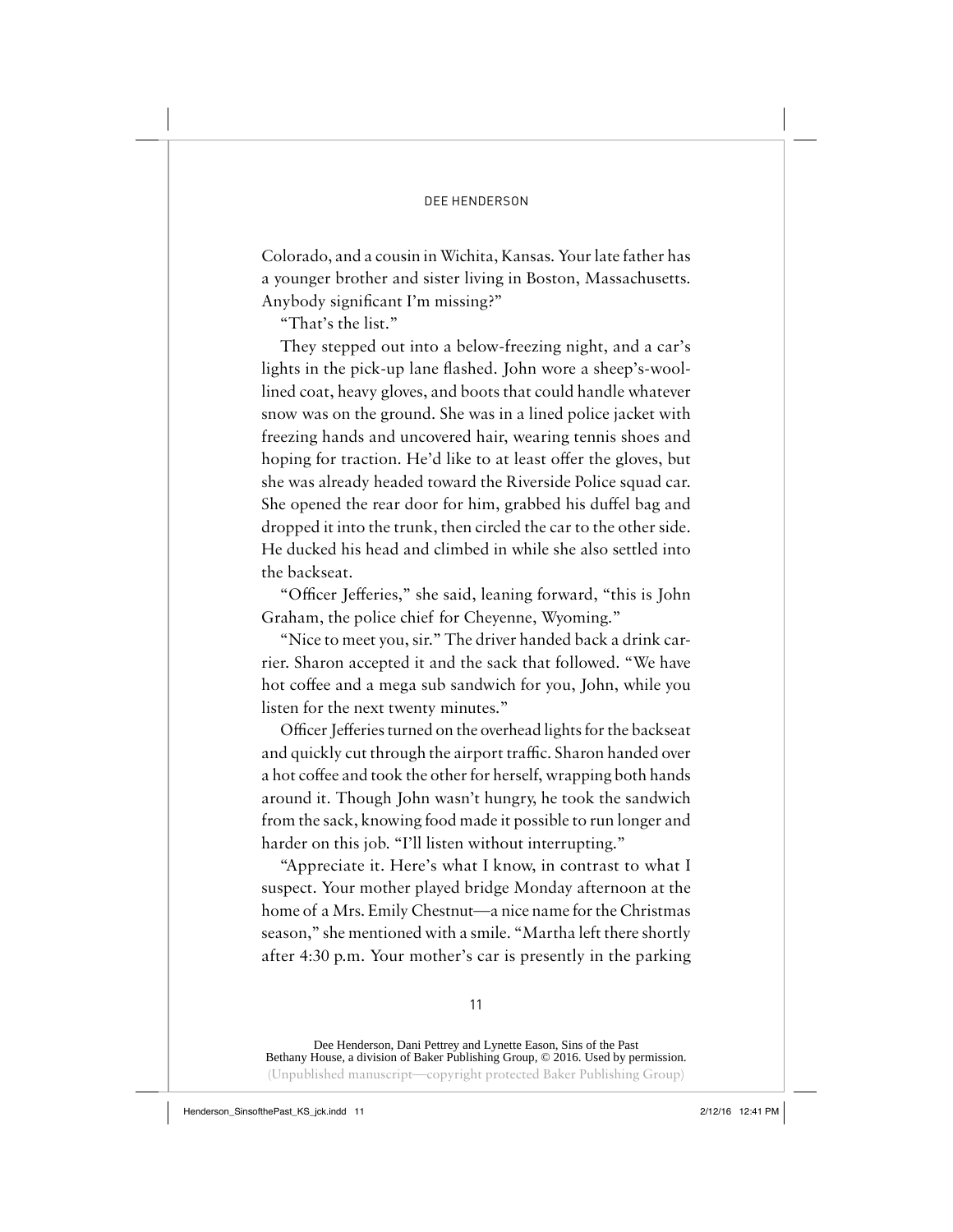lot of the Riverside Retirement Village, in her normal parking place in front of Building Number One. The security gate for the complex is closed at  $10:00$  p.m., and a guard clears traffic in after that hour. The man on the gate remembers your mom's car being parked there when he went on duty Monday night.

"Friends stopped by your mother's apartment this morning for their usual 'Tuesday Tea at Ten' gathering she hosts every week. Martha didn't answer their knock. They called her apartment phone, got no answer. They called her cell phone, could hear it ring inside, but also got no answer. They assumed your mother had stepped out momentarily to get something and would be right back.

"At 10:12 a.m., with growing concern, Mrs. Heather Jome who states she's one of your mother's closest friends in the complex—called the staff desk."

He nodded, confirming the ladies' friendship.

"The manager for the Riverside Retirement Village, a lady named Theresa Herth, arrived and unlocked the apartment to conduct a wellness check on the resident. She found the apartment empty. Your mother's purse is sitting on the chair inside the door, cell phone inside, keys missing. It appears she stepped out of her apartment, keys in hand, assuming she would be gone no more than a moment. After that—" she paused—"we don't know."

And the son in him wanted to shudder at those words. He felt his muscles tighten, but only nodded.

Sharon paused to drink more coffee before flipping open a folder. She held out a stack of photos. "Photos of your mother's apartment. There are no obvious signs of a struggle or accident, a rug she might have tripped on, no smear of blood in the shower, nothing disorderly among things on a table, no noticeable items missing from the dresser or desk. The apart-

12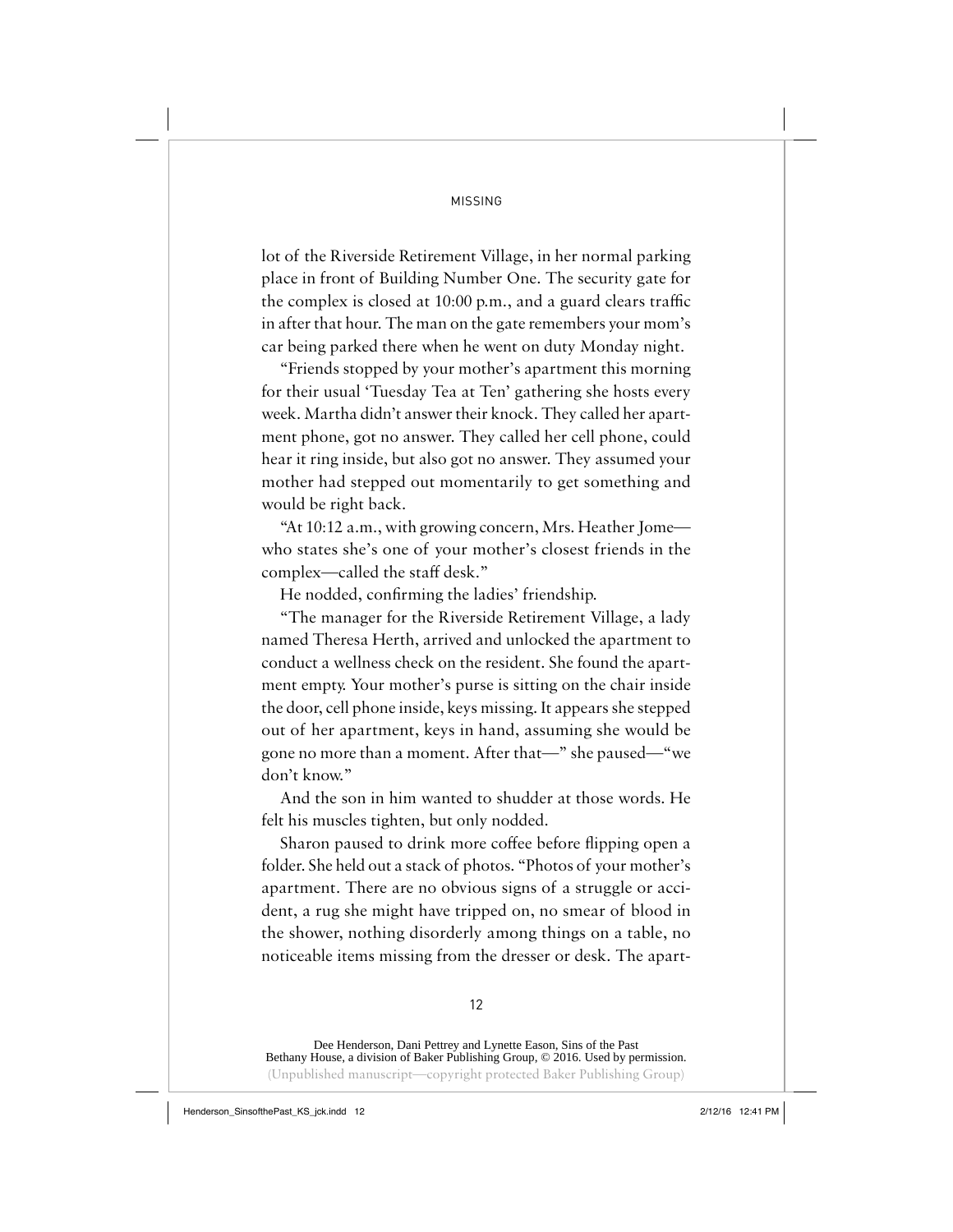ment is being printed so we can tell who's been inside. But to me it looks like she had her keys in her hand, stepped out, and whatever's occurred didn't happen there."

He sorted slowly through the photos—the purse on a chair, pillows neat on the couch, mail on the counter, hairbrush on the bathroom sink, jewelry box still full. His heart twisted at all the familiar items from his mother's life. Was this all he'd have left of her? He stopped the thought and wouldn't allow himself to go any further down that road.

Sharon was saying, "The women's bridge group agrees that on Monday afternoon Martha was wearing a red dress with small white dots, black leather shoes, open-circle one-inch earrings, long black dress coat, patterned scarf, and black gloves. I didn't find those items in the apartment."

That was useful information. John flipped rapidly through the photos again.

"It's possible Martha came home Monday and changed, that the dress is already at the dry cleaner," Sharon offered. "Or she may still be wearing the dress. One possibility suggests she stepped out of her apartment Monday evening, the other that she stepped out early this morning. The fact she grabbed her coat and keys suggests she wasn't just going down the hall."

He studied the photo of his mother's bedroom. "She makes her bed as soon as she rises. She always has."

"That's what her friends said. So . . . it could be this morning when she stepped out. I asked if she had a habit of walking over to the commons building to retrieve a newspaper, but the responses were mixed. I didn't find the dress in her closet or a dry-cleaner pickup stub in her purse, which pushes me toward her leaving the apartment Monday evening."

"If that's the case, she was gone twelve hours before someone noticed," he said heavily, wishing he had someone to blame for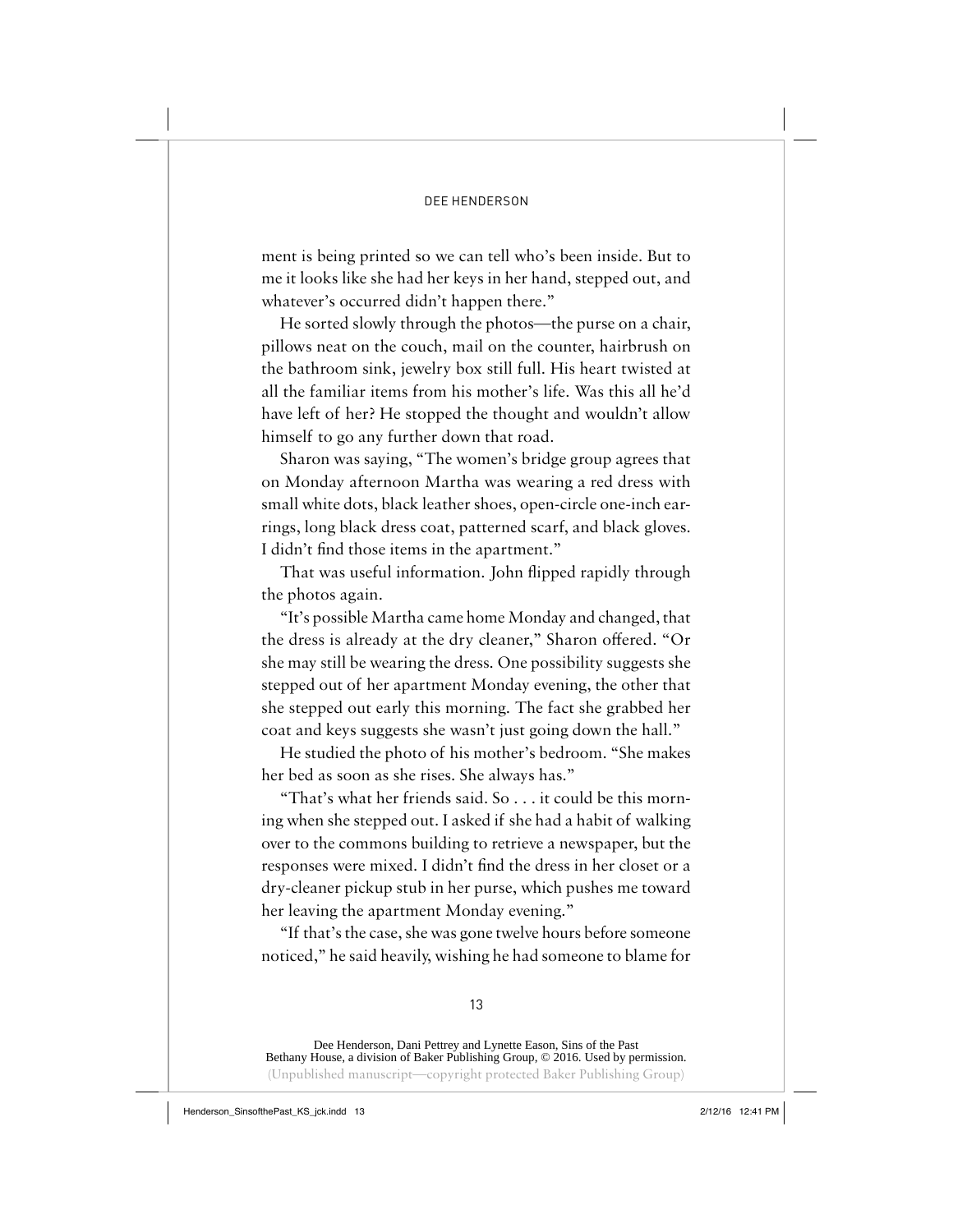that so he would have somewhere to put this pain. Blame himself. He hadn't called to say good-night, which he sometimes did.

Sharon reached over and lightly rested a hand on his arm, extending a small slice of comfort for that pain. "Keys in her hand, she pulls on her coat, leaves her purse and phone, steps out thinking she'd be gone just a moment. And *something* happened. Nobody noticed her absence until midmorning tea."

He knew his mom. She would have returned, been in touch somehow, if it were in her ability to do so. He took a deep breath and let it out. "Keep going," he requested softly.

"My read on the Village manager, Theresa Herth—thirties, competent, organized, well-liked. She doesn't miss much among her staff or among those who live in the Village. Theresa doesn't know of any romantic interests in your mother's life—at least not within the Village community—or of any neighbor disputes, or even something where your mother was trying to mediate a concern among her friends. Affairs happen, there have been divorces in the complex, and a few residents don't speak to one another. But it seems your mother was remarkably free and clear of any social drama going on."

"She's more a live-and-let-live kind of lady," John said. "Well, that's not entirely true," he added. "She loves to help when someone will let her."

Sharon nodded. "That could be useful. Her friends checked your mother's phone for messages and calls, yet didn't see anything useful. I've been through them and agree. Still, I've got an officer re-creating message and phone traffic as far back as we can go for a deeper assessment. You want the tick-tock or the overview?"

"Give me the tick-tock."

"At 10:45 a.m. Theresa put out a 'locate resident' call to her staff. It sends a photo of your mom to every staff member, and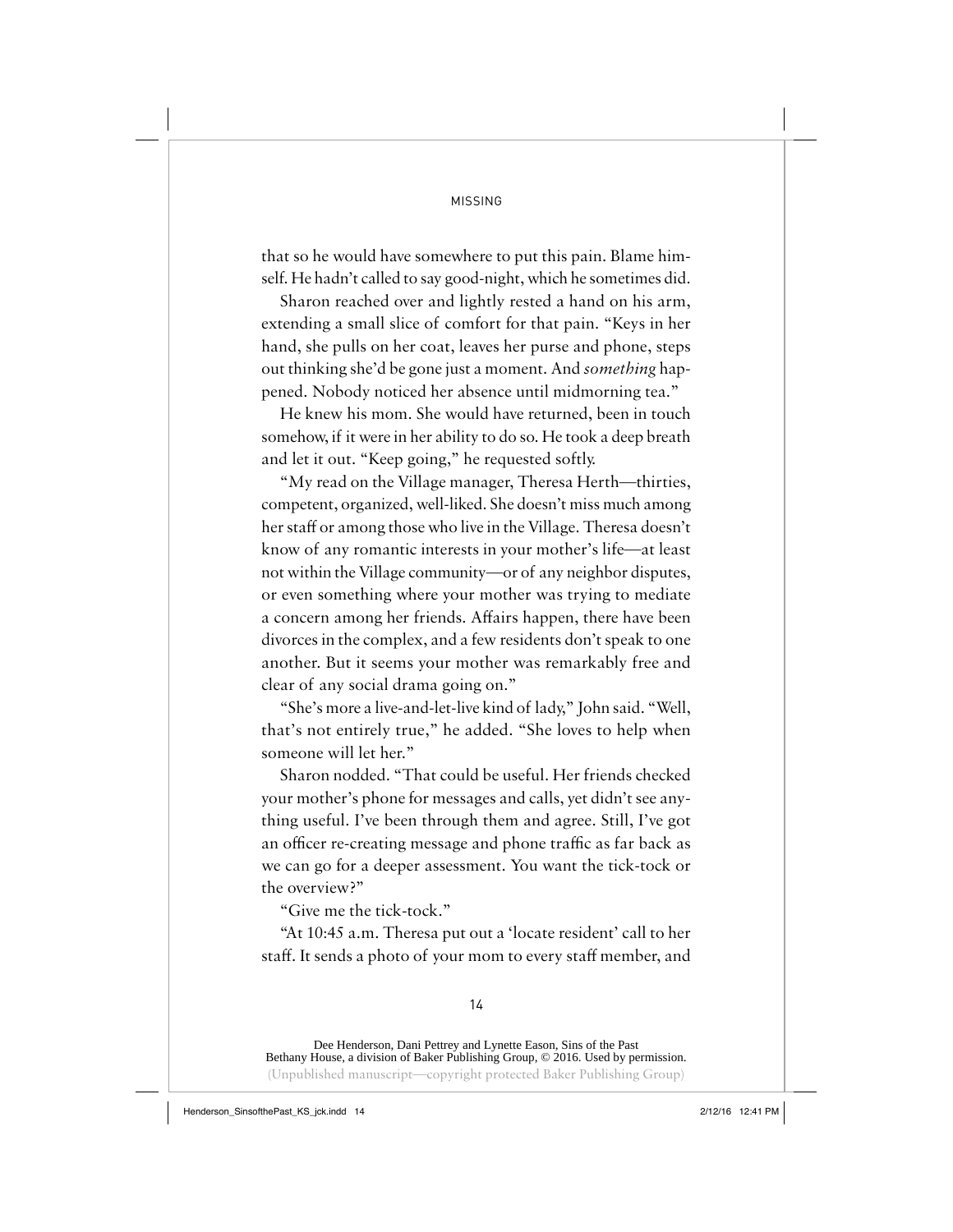#### DEE HENDERSON

they have assigned areas they are to visually check—the commons rooms, the bike path, the pool and garden, the parking lots. Staff weren't able to locate Martha and saw no signs of anything amiss. They then started a phone chain, calling her friends, people in her building, looking for someone who had last seen her.

"At  $1:00$  p.m. the staff began an official walk-through, working off blueprints, initialing where they checked. They called the hospitals in the area. Volunteers began to pass out her photo around the complex and at stores within walking distance of the Village.

"At 4:00 p.m., six hours after they knew Martha was missing, Theresa called the cops. That six-hour time window is the agreed protocol between the police department and the Village.

"We wouldn't normally work a missing adult in the first forty-eight hours unless there's evidence of suspicious circumstances. I don't like what I see here, but I don't have evidence that points to foul play. So officially we're treating this case as an elderly missing medical. It lets me bring in uniforms before those forty-eight hours have passed."

"I appreciate that. Just out of curiosity, why the six-hour protocol?"

"At under four hours we 'locate' too many seniors taking a nap. At eight hours we've probably lost whatever daylight is left, any eyewitnesses, and so forth. There aren't enough cops to handle all the alerts, but six hours tends to put us on the cases we should be working. This one is a suspicious missing, even if we're calling it something else. A cop's mom is a unique case. Not simply that you are one of us," she added, "but you're high profile in law enforcement. We'll get to that later."

"Having manpower on it early may be the difference."

"Let's hope that proves true. What we've done since the call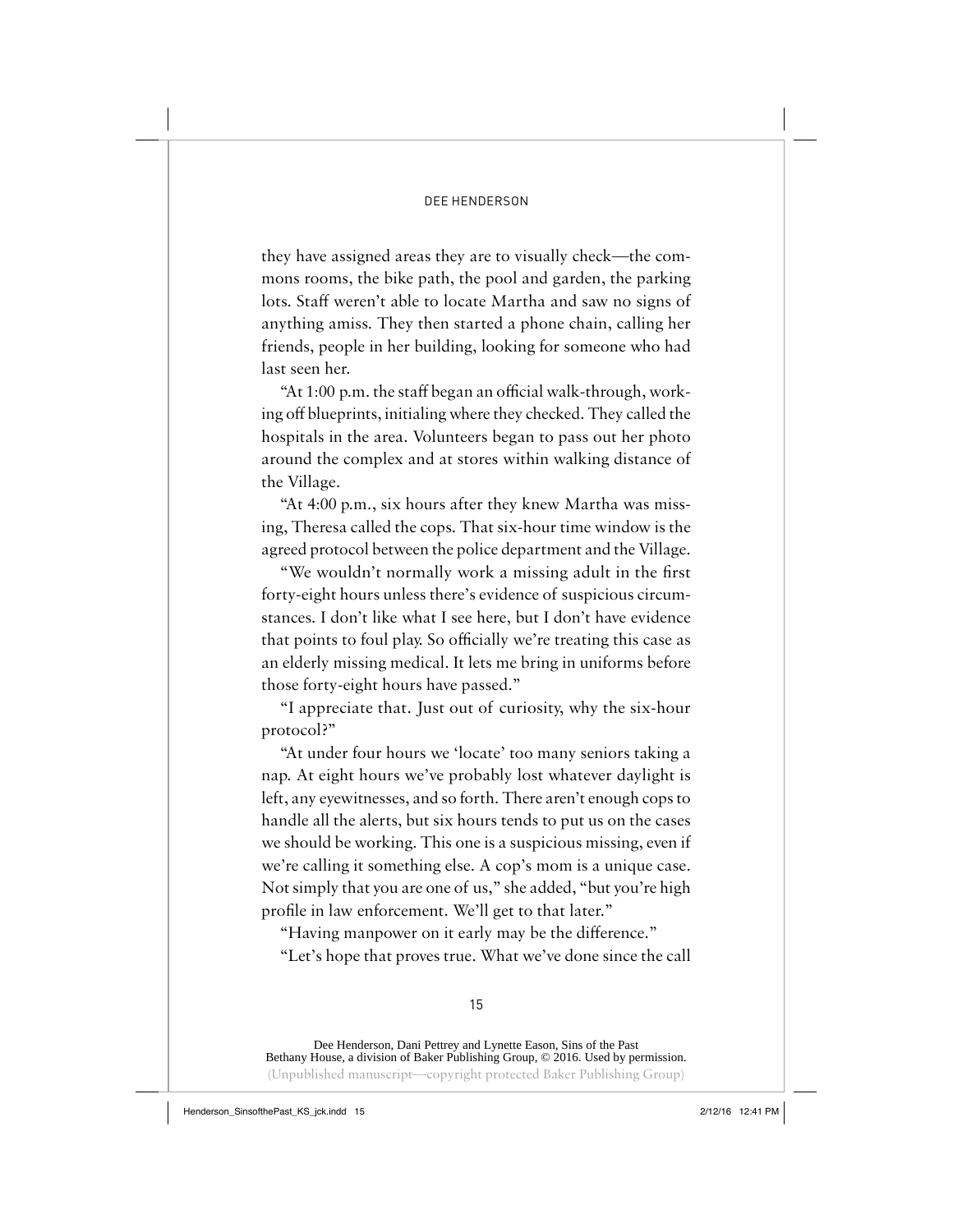came in: we're interviewing people, trying to fill in and tighten the timeline, and we're doing a systematic sweep of the property. The Riverside Retirement Village is a complex of six apartment buildings and has—" she pulled a sheet of notes from her folder—"two hundred forty-two residents, fifty-one full- and part-time staff, a commons building, spacious gardens, bike path, enclosed pool, and miscellaneous support buildings. All this spread across forty-one acres. We're not going to complete that sweep tonight. We've got fifty people working on the search—half are cops, half volunteers. I pulled in those from the community who have helped before, and I've got a number of cops on their own time since this is a cop's mom. But it's a lot of area to recheck."

"To do it right, it's going to take time," he agreed, already feeling that duration rest heavily on him.

"We have uniforms knocking on doors and asking for permission to do visual checks inside apartments, focusing first on your mother's building and the adjoining one. The residents are mostly mid-sixties to mid-eighties, and I've agreed to stop knocking on the oldest residents' doors at 9:00 p.m., 10:00 p.m. for the younger ones. We'll start again first thing in the morning.

"We're pulling security-camera footage—there's surprisingly little of it within the complex, I'm sorry to say—from the Village and from businesses within the immediate area. We've locked down the place for outgoing traffic, and cops are checking any vehicles before they exit. Background checks on staff and those we can identify who have been on the property are under way."

"You're really moving on this."

"I'm treating it like it's my mother."

He appreciated the sentiment. "Her car?"

"They moved from the apartment to the car for prints and photographs. I don't have those yet. We need to know who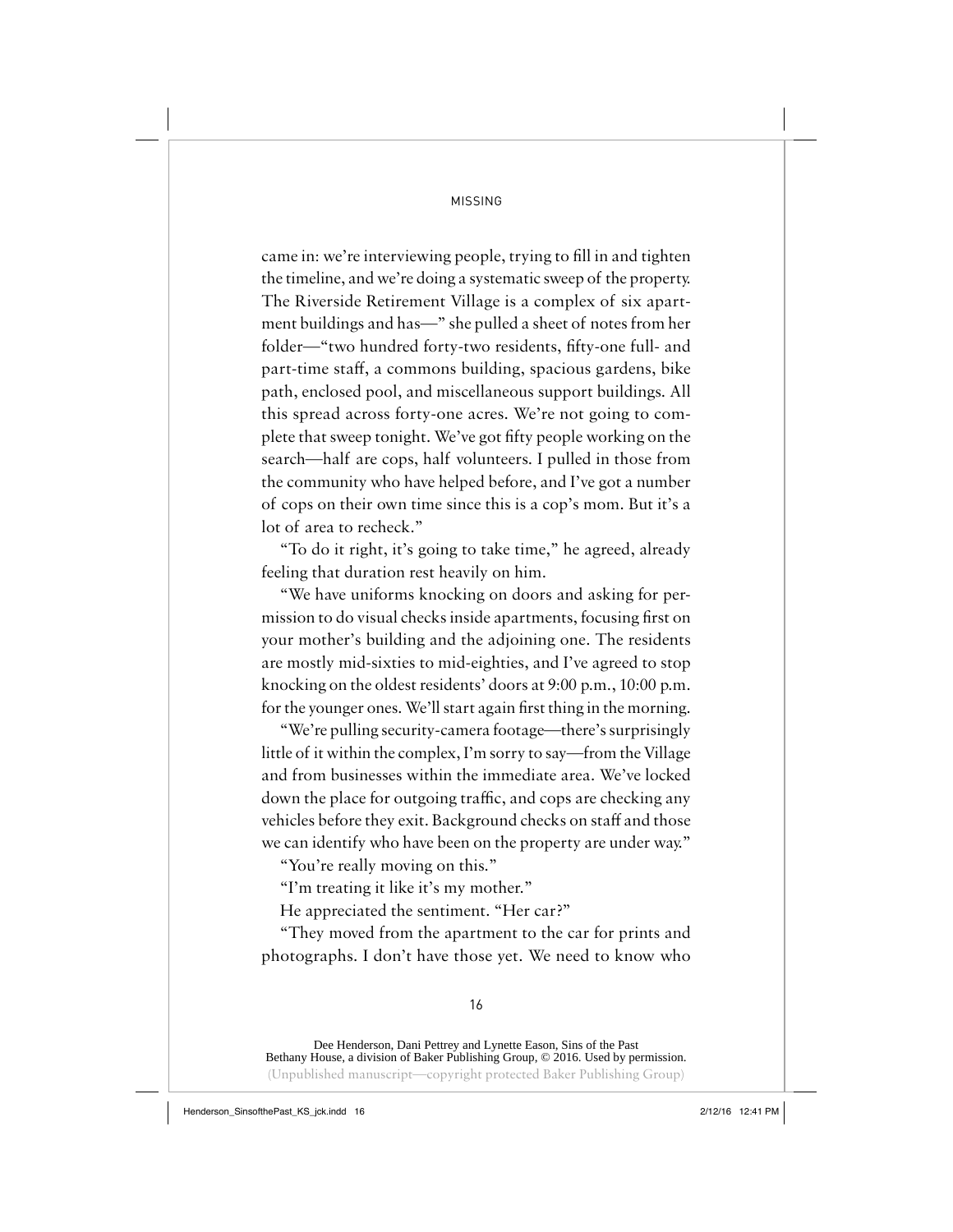was in your mother's life, and the more prints, photos, phone calls and the like I can gather means that people we interview can't lie to me."

She was taking the right steps. He just wished for a solid lead, that he could be out there *doing something*.

"If we don't have her located by morning, we'll release her photo to the media in time for the 7:00 a.m. newscasts," Sharon continued. "Police will handle the early-morning interviews, but if we don't have solid info by noon, we'll talk about you doing interviews to increase media coverage."

"Agreed."

She nodded ahead at the snarled traffic. "We're about to arrive at the Village complex. Any questions at this point?"

"I can stick with you?"

She smiled. "I'm mostly accommodating. It's not often I get to direct around a chief of police. I'll employ you where I can."

"Thanks."

"If you need to go somewhere during the next forty-eight hours, Officer Jefferies here—or his partner—will be your driver. I want to be able to locate you quickly if necessary."

Jefferies cleared the front-gate security and parked. John started to get out when Sharon put her hand on his arm. "Give us a minute, Jefferies."

"Sure, Lieutenant." The officer stepped out and closed the door.

"You know the most logical answer to this, John. A cop's mother has disappeared. I'm going to assume you're willing to consider this a kidnapping for ransom, and you're prepared to get a phone call."

He'd made that assumption before he boarded the flight out of Cheyenne. "My phone is being tapped, traced, and recorded. Anything to my private line back in Cheyenne, home or office,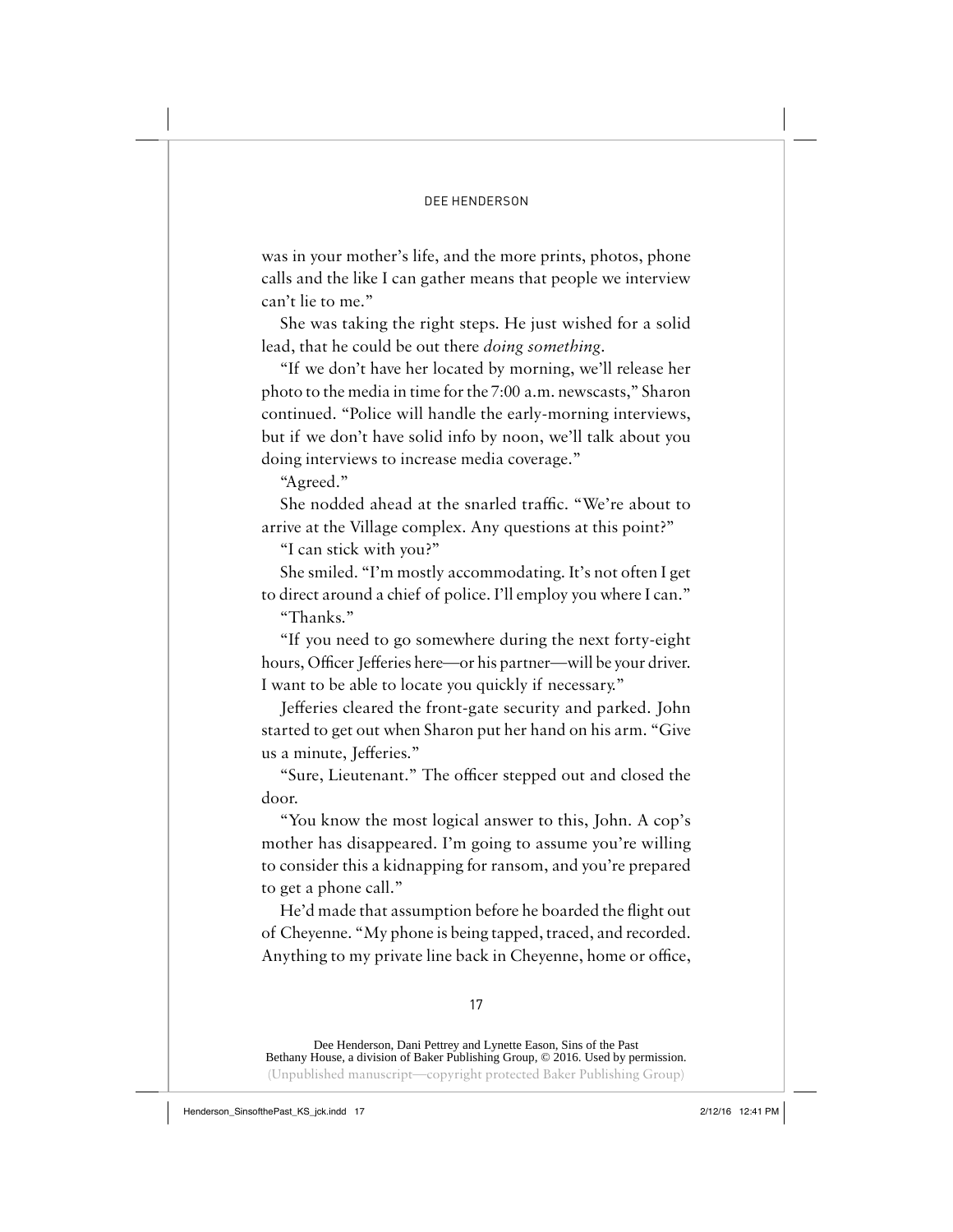they'll reroute to this cell. The phone in my mother's apartment is now being monitored?"

"Routed to me."

He sighed. "If that's what this is about, I should have gotten that call by now."

"Or they're waiting for your face to appear on screen." She pushed open her door. "Command center first, then I walk you around—to her car, her apartment, and put you to work. You know her better than any of us. Maybe you'll notice something we've missed."

R R R

The commotion was more than a low buzz. That was his first impression as he followed Sharon into the commons building. In the lobby, tables had been set up, and volunteers supervised by officers studied maps and marked them up, talking about locations where they had already given out flyers and places they had checked. The smell of coffee and hot chocolate mingled with woodsmoke from the fireplace now burning brightly to counter the chill from the constantly opening doors.

A woman barreled into John for a tight hug that stopped him in his tracks. He recognized her when he could see more than the top of her silvery head. "Annabelle, you know my mother well," he said. "We'll find her."

"We're mostly filling coffeepots for the searchers and calling people."

"It's help and it all matters," he assured with another hug.

He followed Sharon to the conference room where the police had set up shop. Sixteen people were working the room, a tight fit. The walls were taped with street maps, blueprints of the buildings, large sheets of butcher paper in place of a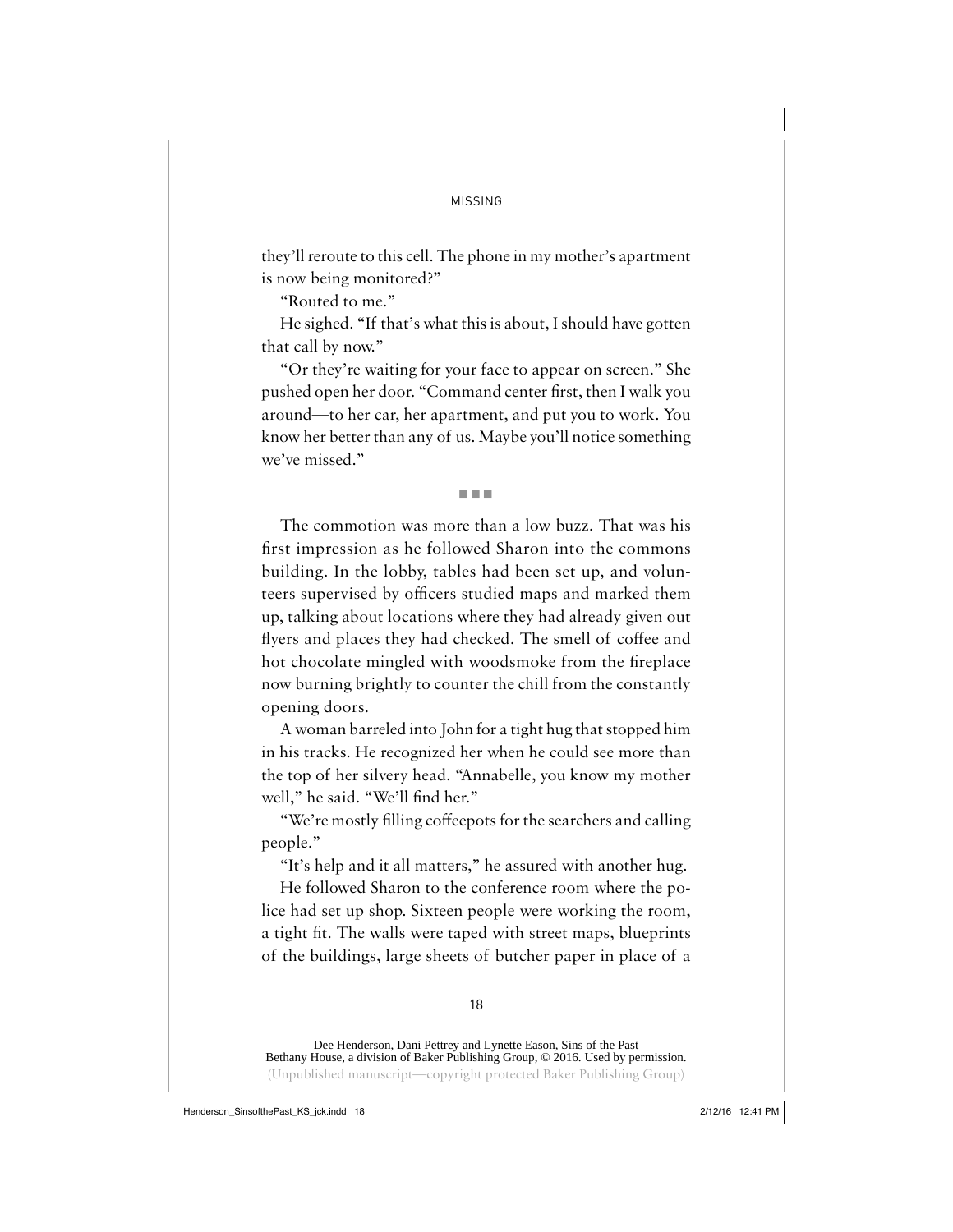whiteboard, lists of names being marked off, checklists running down assignments. This room was about organizing what was happening in the lobby area and beyond.

But it was a cop-driven search center, and when John read *morgue, homicide desk, sex registry, accident calls*, he felt his chest tighten. But he would have put them on the list himself. He moved on to more positive items, such as the timeline. A snowflake sketch showing Martha's links to various people, including her friends here and a few from the past, neighbors, former co-workers. He didn't see anybody who was even close to being an enemy; he didn't think she had one. His snowflake would not be so tidy. Those who might harm her would come at her because of him.

He spotted an item written in blue marker on the lead board. "Gray van?"

An officer leaning over a table turned at the question. "Pulled through the parking lot Monday evening at dusk, slow-rolled, didn't stop. Noticed by two residents walking back from the commons building. They thought it was a delivery van, but there was no logo on its side."

Sharon nodded toward the officer. "John, this is Detective Bryon Slate. He's coordinating matters. Bryon, Martha's son, John Graham. Tell me you've got the van on some camera footage."

"We're looking. I don't think it's going to be our answer, Lieutenant. The couple who described it were walking to Martha's building. They swear no one exited or entered the van. It simply circled and left. They would have seen Martha if she'd been outside or just coming out. I've got two people looking for some other video on it, but the van didn't come around again that I can pinpoint. We'll nail this down. For right now though, it's an anomaly."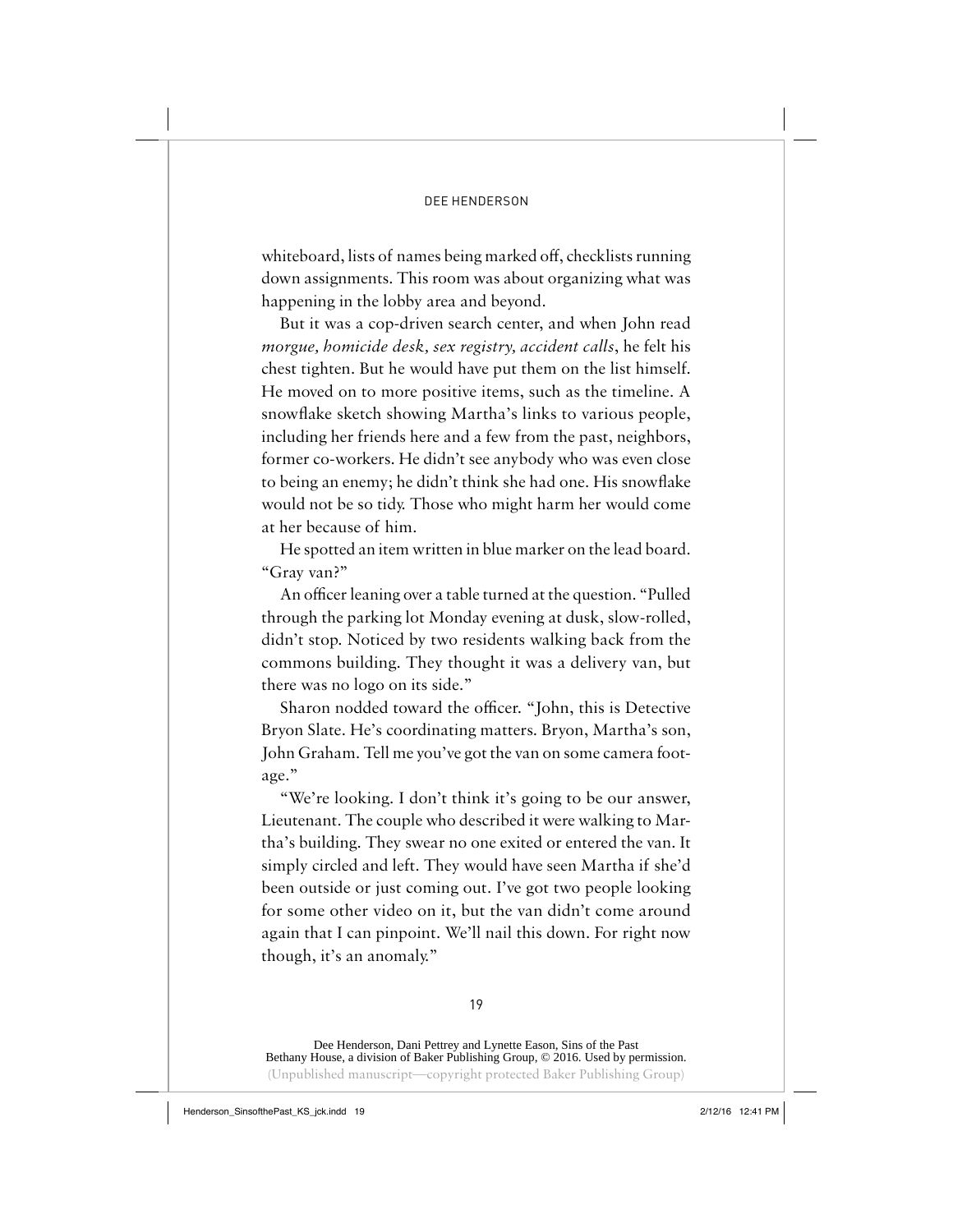"Okay. What else?"

"Officer Martinez, run that video you found for the lieutenant."

A uniformed woman headed over to the laptop feeding the large wall screen. She typed, and soon grainy security-camera footage appeared on-screen. John walked with Sharon across the room to better see it.

"The Sonic Restaurant at the end of the block has a camera facing south," the officer explained. "This is today, 6:19 a.m." She pressed pause. "That stone pillar at the edge of the image, that's the front gate to this property. You can see the security gate arm is up—they open the drive at 6:00 a.m." She restarted the video. "Normal street traffic going by. That white van entering is the newspaper delivery truck. Next a smaller cargo van, that's the bakery delivery. Nothing for three minutes, then this." She stopped the video on a dark-blue sedan, its driver's door displaying a taxi logo.

"We called the company to see about the pickup. They had no pickup on the books for the Village. We can't see the cab medallion number from the angles we have. It could be a driver making some extra money off the books, but a  $6:30$  a.m. pickup seems like something scheduled. Cabs are a common sight here, since a third of the residents no longer drive. The thing is, we can't find a resident who's currently out of town, or one who left early this morning and came back later." She ran forward the tape. "The cab leaves twelve minutes later. It's an anomaly, like the gray van."

"If you're looking for inconspicuous, a taxi would do that for you," Sharon said.

"I'll find more footage, get a medallion number. They've got questions about taxis on the interview list. Hopefully we'll find someone who saw this one."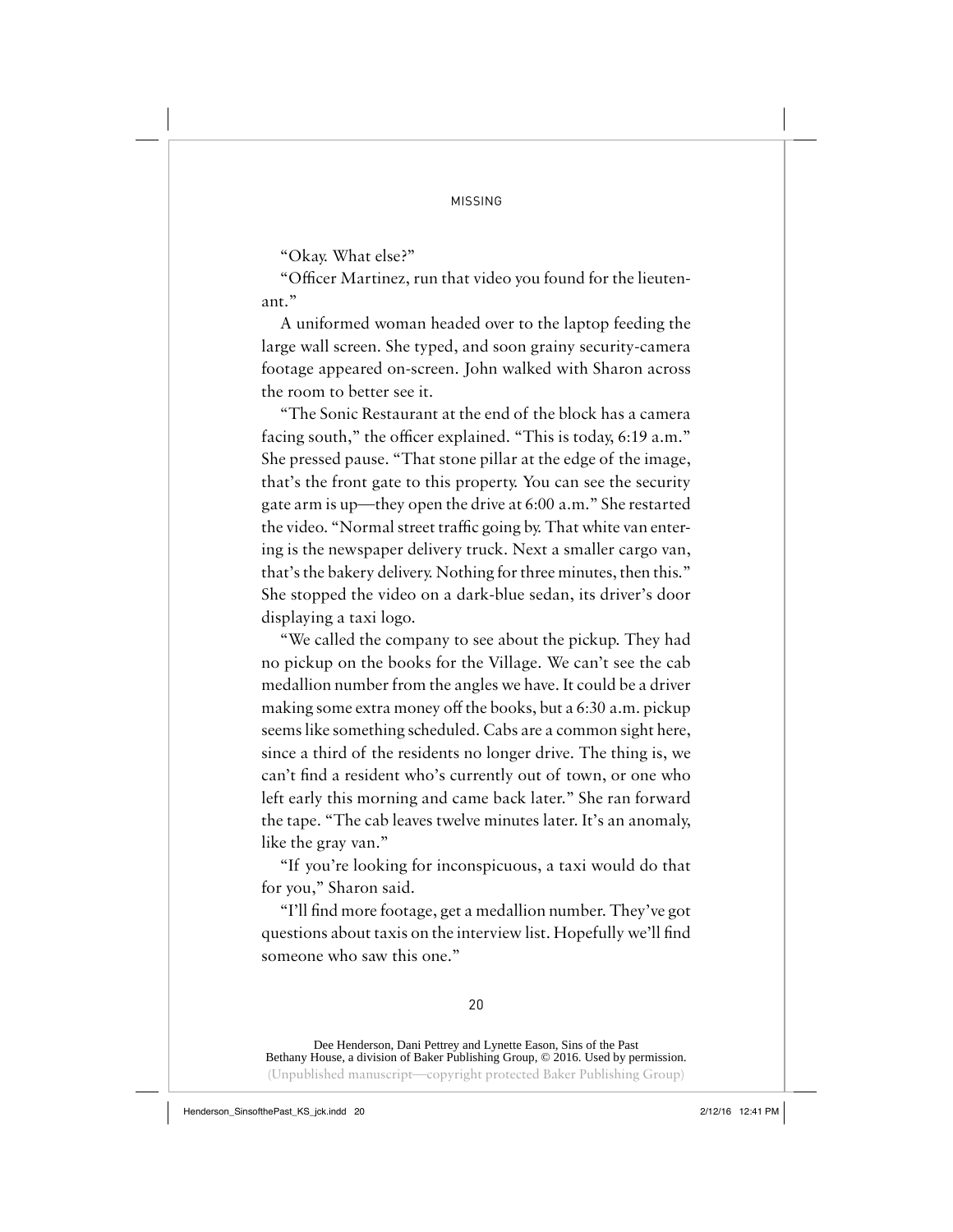"Good. Any video of Martha's car returning from her bridge game on Monday?"

"Maybe."

"Explain."

Officer Martinez cued up another piece of video. "The same Sonic Restaurant security-camera footage. Unfortunately, that view frequently gets blocked. This is Monday at 4:30 p.m." They watched the street traffic. Cars regularly came and went through the Village gate. The image abruptly became gray metal with a sliver on the right of continuing street traffic. "A semitruck is unloading at the restaurant for twenty-two minutes," she said.

She fast-forwarded. The obstruction was gone, the image back to street traffic moving by, the occasional car entering or exiting the front gate.

"I've been through the footage between 4:30 and 10:00 p.m.," Officer Martinez said, "when the security guard says he knows Martha's car was in her parking space. Since I never see her car enter, I can assume she turned into the front gate during a period when this camera view was blocked. I can give you six windows of time, fifty-seven minutes total, when the view was blocked. That's a lot of traffic coming and going that I can't see. And once it gets past dusk, the lighting becomes a problem." Now on fast-forward again, the streetlights were coming on, and the ability to distinguish vehicles dwindled to shapes seen only by their headlights. "The most I can give you after dusk is that a car entered, and a rough idea of its model by the type of headlights."

"You have those blocked times written out?"

"I have them as Post-it notes on the timeline. We need to find another video source. Her car six blocks away coming this direction, something like that, will give us the correct time window for her return. I'll find something to tighten it down, Lieutenant."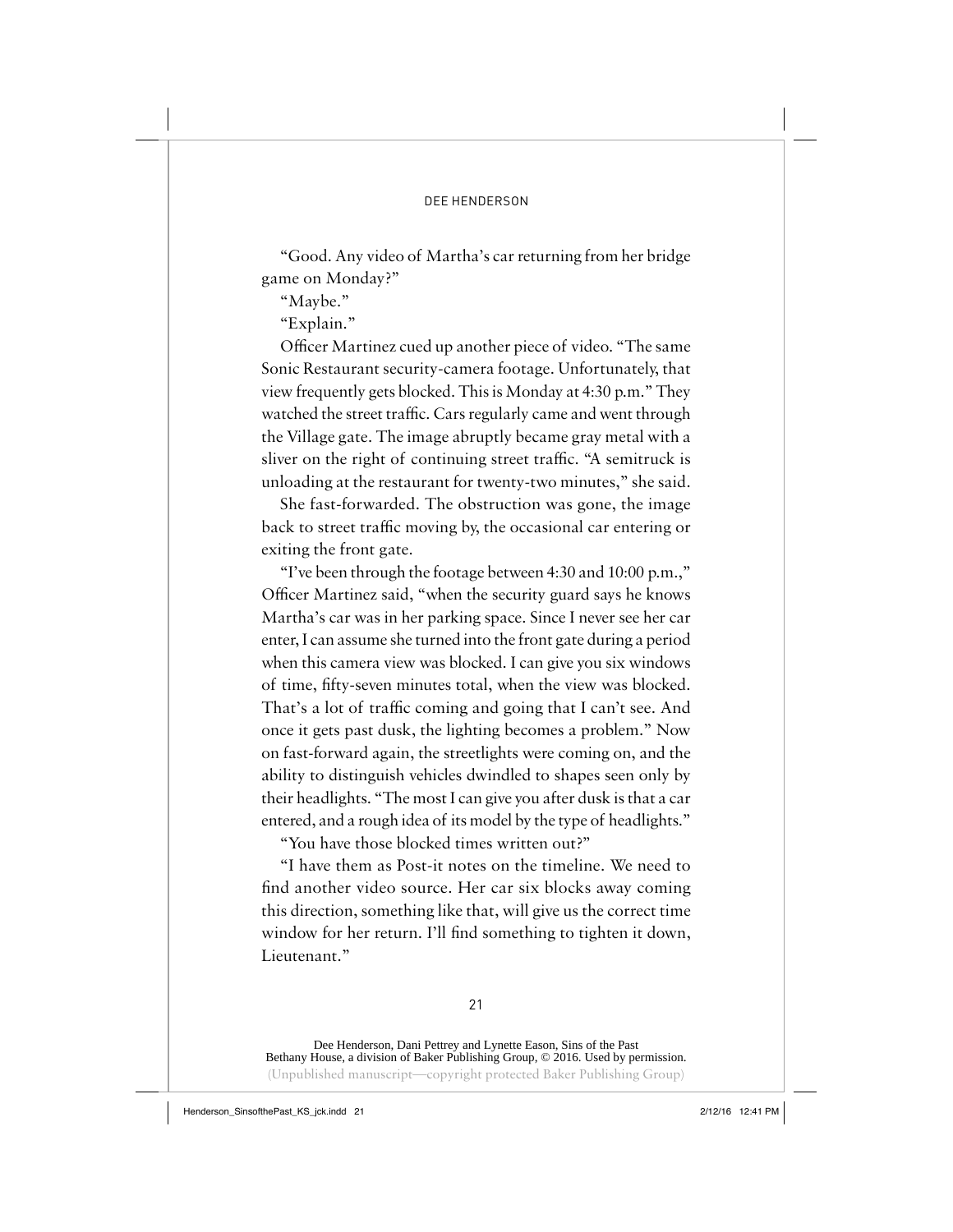"Anything that refines our timeline will be a great help." Sharon scanned the room and the boards. "Bryon, what do you want to work next?"

"Felons in the area. Turns out three with records work here on staff."

"I'll be back to help on that." Sharon turned to John. "We're good at this part of the job. I'd like to take you over to your mother's apartment. You'll be more useful to me there. You know her best, and that matters when assessing what's there and what's not."

"Let's go," he said.

She led the way out. He glanced at his watch and saw it was nearing 10:30 p.m. "Lieutenant, I'd like to speak briefly with Annabelle and the other friends of Mom's who are here—try to convince them to get some sleep for a few hours, if nothing else."

"Check the library down the hall on the left. They were holding vigil for her there earlier this evening."

He nodded, skirted the other volunteers, and went to locate Annabelle. Five of his mother's friends waited together. They turned his direction as he walked over. "Thanks for being here, ladies," he began as he sat down. "I understand Mom stood you up for Tuesday Tea at Ten." The lighthearted comment was just the right touch for the moment.

"Oh, she would have hated to be the center of all this attention," Annabelle told him, looking around the group at their nods of agreement. "Do they know anything, John? Anything they aren't telling us yet?"

"She came home from bridge. What happened after that is simply conjecture. She has her coat, so I don't think she's cold. She must have her keys since they haven't been found. In the next twenty-four hours the cops are going to cover a lot of ground, and that should answer some questions. I expect Mom will be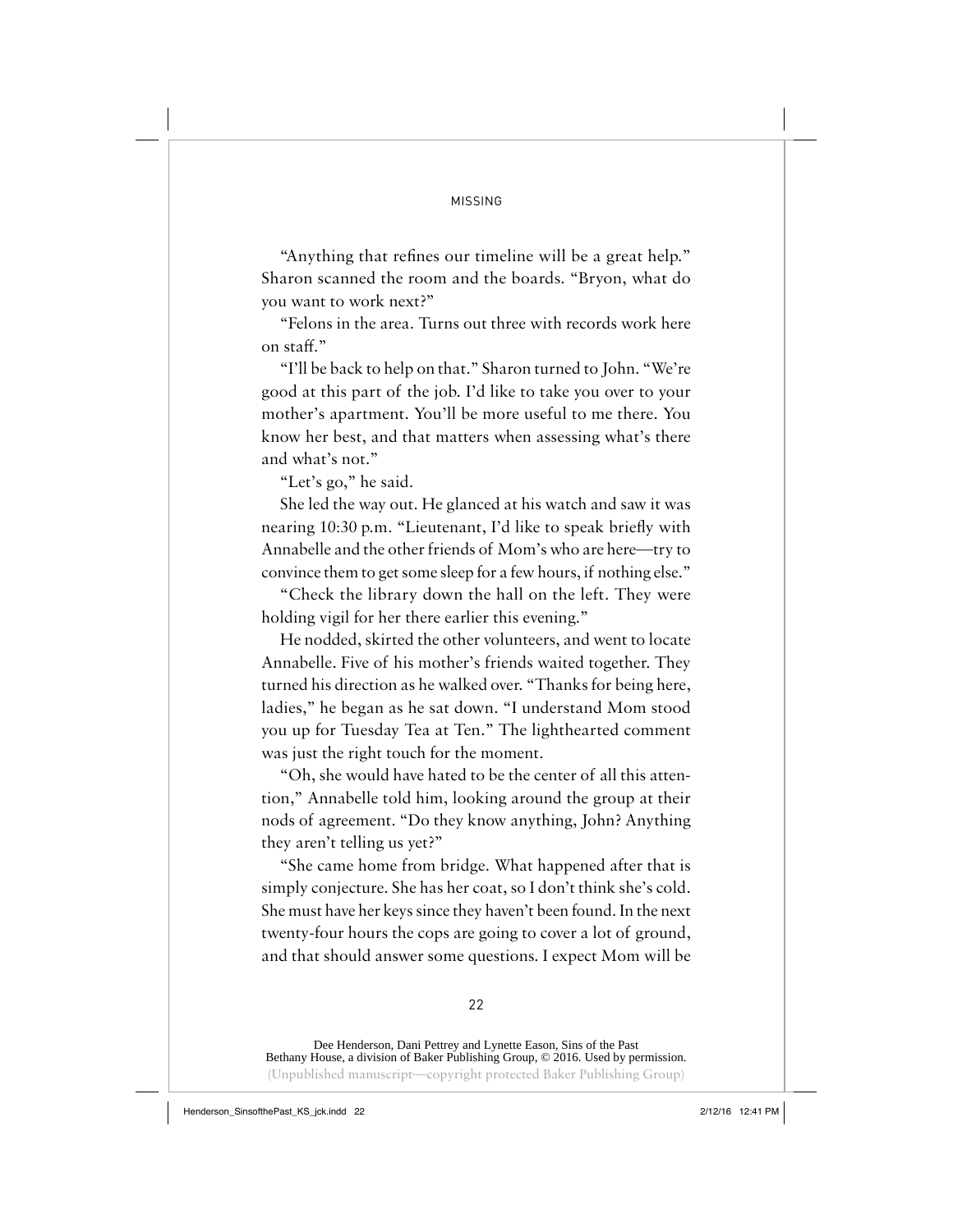home by then." They blinked at that reassurance, and he saw a measure of hope return to their weary faces.

"Can we do anything to help?" several of them asked.

"Coffee for the searchers, prayers for my mother's safe return, a sympathetic smile when I sit down to wait with you awhile. It all matters. You keep us going; you remind the volunteers by the simple fact of your presence how important Martha is." He scanned the circle of faces and knew his mother had been right to stay in Chicago in the years since his father passed away. She had good friends here.

He saw Sharon in the doorway. "Please, head back to your apartments now," he suggested as he stood, "get some sleep, come back in the morning to help keep the volunteers organized. It's likely going to be double the number of volunteers tomorrow, and what might seem like small acts of service do matter. I'll be around until Mom is safely home. If you need me, a message at the front desk will get to me." He paused to hug Annabelle, said his goodbyes to the others.

Sharon handed him a coffee mug. "You called friends in to help before you left Wyoming?"

He wasn't expecting the question, and it took a second. He smiled. "It's what a smart man does when his mother goes missing."

"I've got two from FBI now in the conference room, and a Chicago PD captain who says you used to work for him unloading heat-detection equipment. He plans to sweep the bike path and surrounding landscape when the night is the coldest."

He hated the reality of it, but was glad that would be done. "It needs to be cleared off the list."

"Agreed. And I'm accepting all help," Sharon mentioned, "wherever it comes from. How many more friends should I expect?"

<sup>(</sup>Unpublished manuscript—copyright protected Baker Publishing Group) Dee Henderson, Dani Pettrey and Lynette Eason, Sins of the Past Bethany House, a division of Baker Publishing Group, © 2016. Used by permission.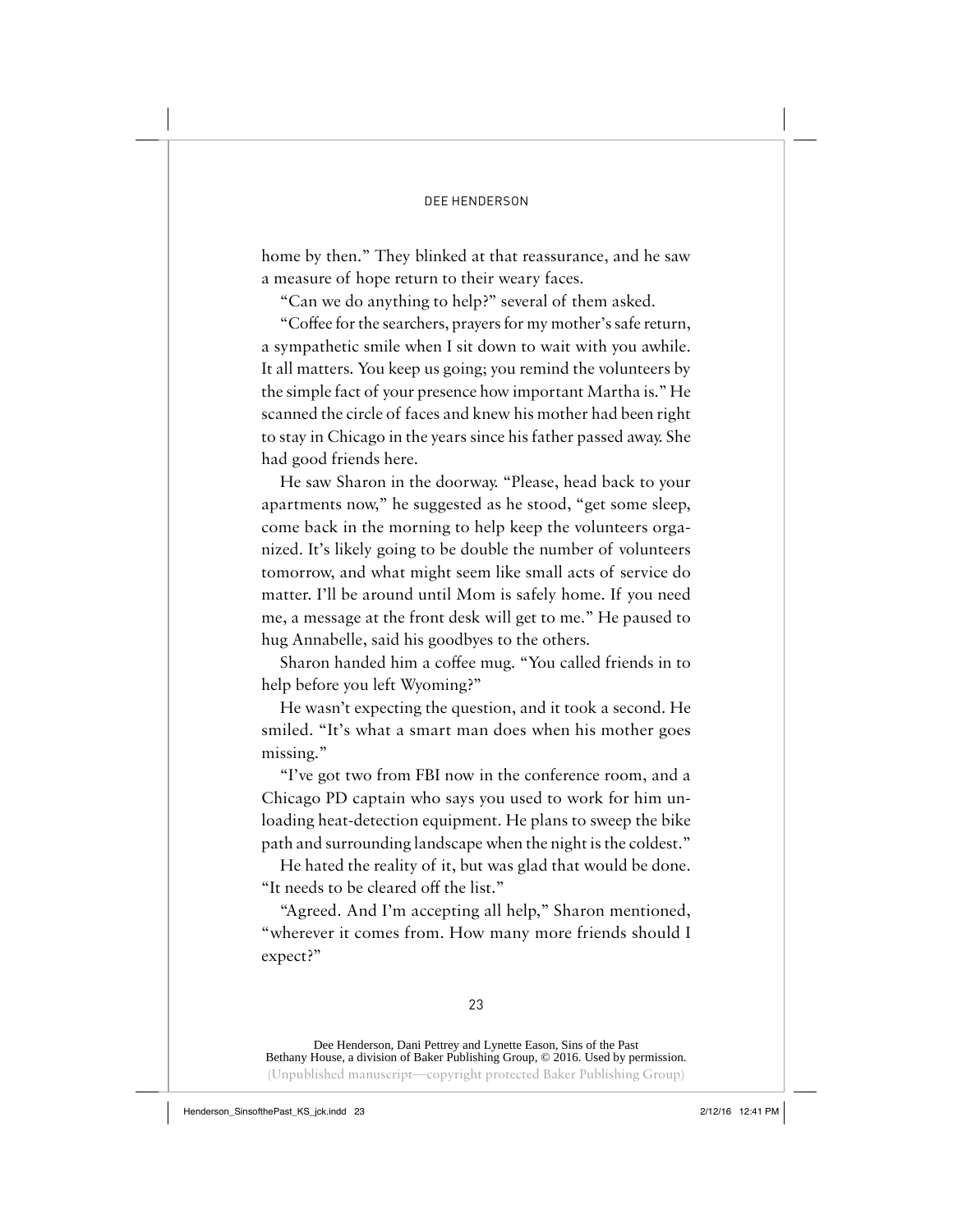"By morning or in the next hour?"

She smiled. "I'll take them as surprises then when they arrive." She nodded to the side door. "Let's slip out this way."

She still didn't have any gloves. He held out his hand for the binder she carried and tucked it under his arm, and she shoved her hands in her pockets.

"How are you holding up?" she asked.

"A long plane ride with nothing to do but think the worst, followed by the reality of this—I'm glad I'm not in charge. It's different when it's personal. The assignment at her apartment will help. I've got a few good hours in me yet tonight."

Sharon nodded. "It's hard leaving family to others, but Bryon is good, and I've been doing missing-persons cases for seven years. We're going to make a lot more headway over the next hours."

She pointed out his mother's car as they approached Building One. "Would you like an officer to open the car for you to take a look?"

"Got photos of the interior?"

"Yes."

"It'll be easier to work from photos on a cold night."

He counted windows to the second floor, fourth window . . . the lights were on in his mother's apartment. "Do you think she's outside in this cold?" he asked.

Sharon removed her hand from her pocket to squeeze his arm. She didn't try to answer.

R R R

They bypassed the elevator and walked up the stairs to the second floor. Wide hallways, carpet barely showing wear, good lighting, neat apartment numbers and traditional doorbells he'd approved when his mother decided to move here. The officer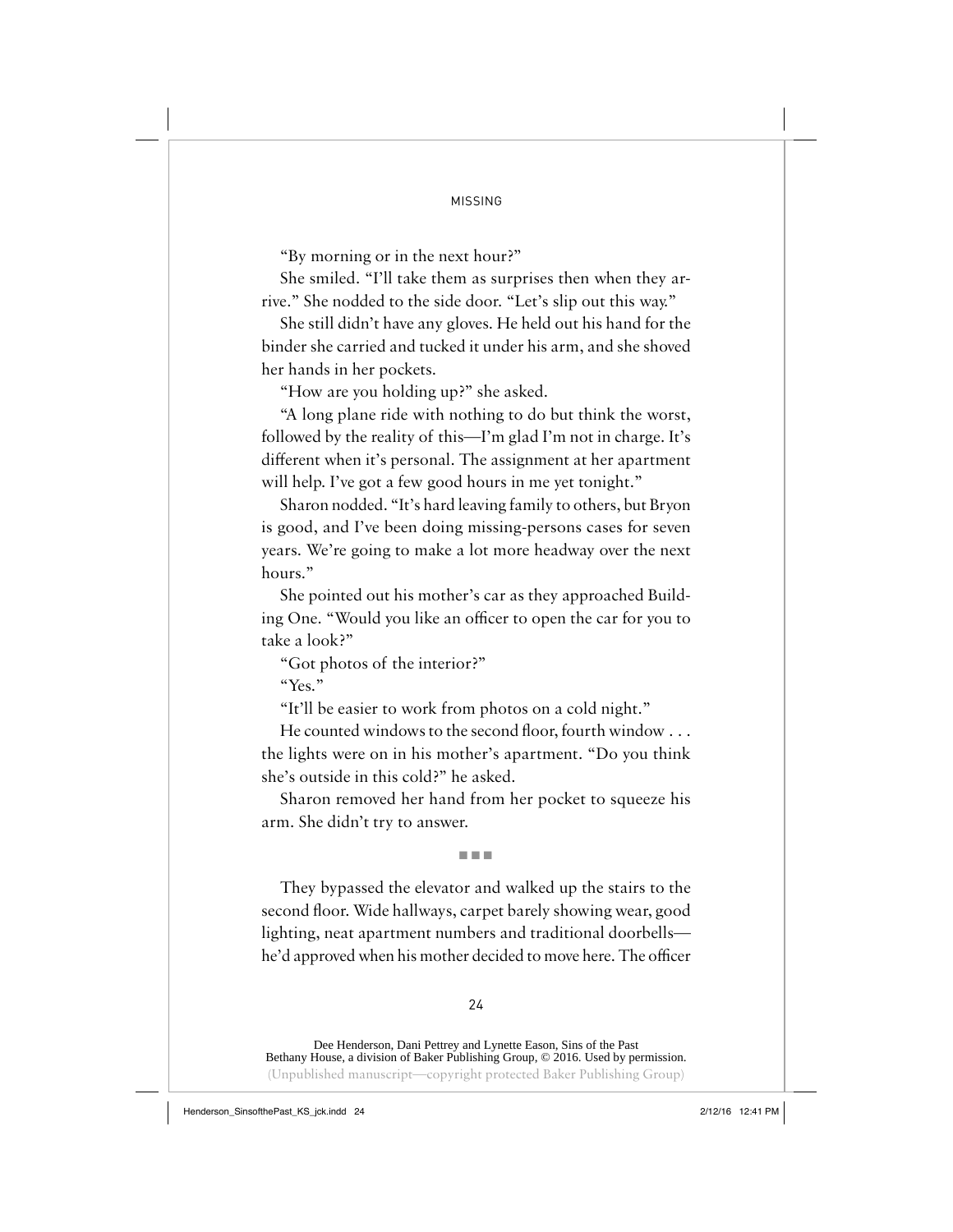outside the apartment nodded to the lieutenant, then looked over at him. "I'm sorry about your mother, Chief Graham."

He heard the sincerity in the comment and nodded as he read the uniform tag. "Thank you, Stephens."

Sharon opened the apartment door and stepped back for him. All the lights were on, even the tiny canister lights shining down in the glass display cases. In preparation for Christmas, his mom had laced a strand of white lights around her kitchen window curtains, and they blinked off and on.

It was all so *normal*. His mother's purse still on the chair inside the door, its contents now neatly set out on the side table.

He walked slowly around. The pillows, magazines fanned neatly on the coffee table, her music selections. The faint smell of lilac, no doubt from the sachets she tucked in drawers to scent her world.

He saw the wall of photos, and a wave of emotion came over him. His father, family vacations, his own face looking back with a wide grin and a baseball bat slung over his shoulder, his mother with friends here in the retirement village—all capturing rich memories. He blinked hard, and his hand fisted. She'd had a good life here. And it seemed likely she'd never walk into this apartment again. . . .

Sharon silently stepped past him. A stray coil of red yarn from his mom's needlework lay half hidden beneath the couch. She bent, picked it up, set it on the desk. "Your mom loves life."

He nodded, not trusting his voice, but appreciating the present-tense statement.

"We're going to give this back to her, John. This place and her friends."

"Yes." He took a deep breath. "Where should I start?" She came to stand beside him. "Give yourself a minute first." "I'm okay. It caught me hard, but I'm okay."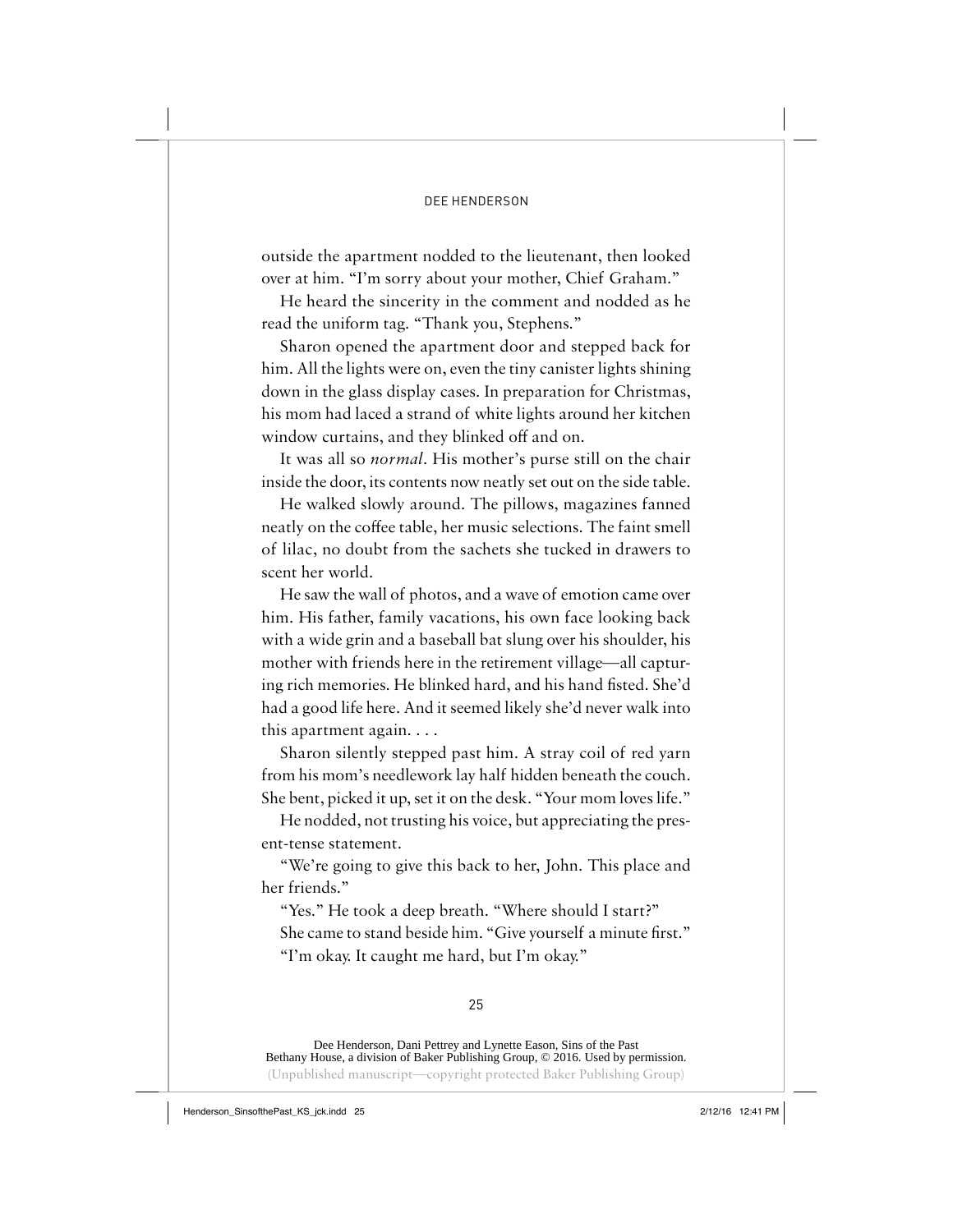She studied his face, and nodded. "Hang up your coat. I'll start some coffee."

He opened the closet and did so.

It was a spacious apartment, but not too large: a nice-sized living room, small kitchen, two bedrooms, bath, stacked laundry machines. His mother had filled the space with comfortable furniture, and everything he saw told him she enjoyed living here among her friends, her things. He walked into the kitchen and accepted the cup of coffee Sharon offered. "What do you need from me here?"

"What is here that doesn't fit your mom? She strikes me as a lady who loves to entertain. Tuesday Tea at Ten is like a calling card for her personality. Whomever she went to meet has likely been here as her guest. Find me a guest I can define by a type of flavored coffee they like, the type of candy they prefer, the type of cheese in the fridge, something that says 'not my mom.' I'm thinking if a woman as vibrant as your mother had a man in her life or wanted to have a male someone in her life, she would make him welcome here with what she kept on hand."

"She would have mentioned to me if she was seeing someone. Or considering it."

Sharon tilted her head and smiled. "Maybe she is the one woman who actually would confide in her son. But speaking as a female, I can dream and hope for a lot of things before I'm ready to tell family about it."

He smiled back. "Point taken. I'll look. She did have strong preferences for many things, so it shouldn't be hard to spot what doesn't fit."

"I also need you to build me a bio of your mom. I can read her calendar, look at names in her address book, but I don't have the context of *knowing her*. Look at her receipts, her checkbook, her credit-card bills, her phone records. That folder I brought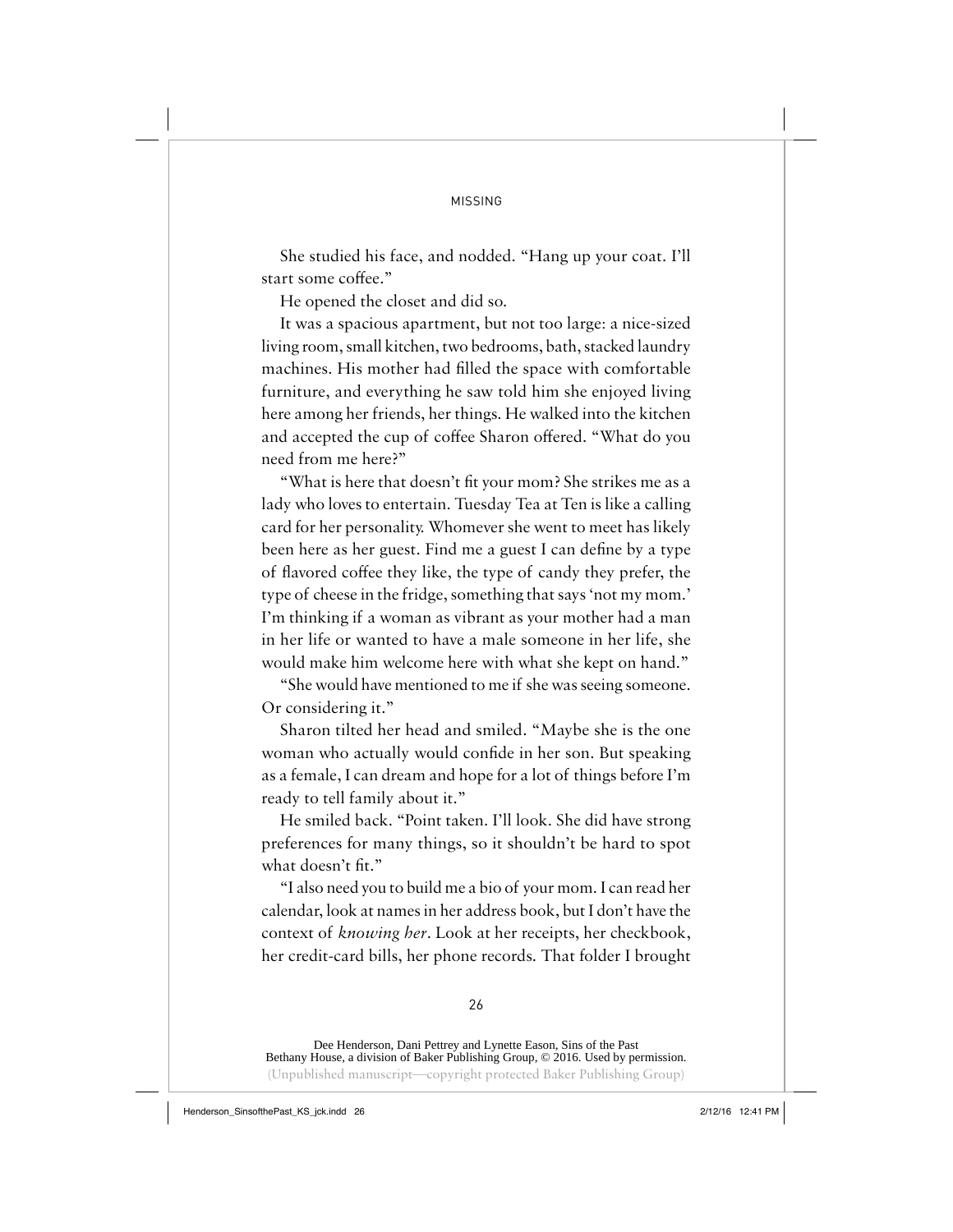over has the printout for her phone—the messages and calls for as far back as we could go, copies of her calendar and address book we've been working from. What was Martha doing, who was she talking with? We fill in enough of the blanks, we'll see the answer to why she went out."

John could see what she was after. "I'll dig and pull together that information."

Sharon finished her coffee, set aside the mug. "I'm going to leave you here and go work with Bryon on the felon list. Call me if you find something we can help you pursue."

"Got a card?"

She pulled out a business card, motioned him to turn, and used his shoulder to write a number on the back. "Don't lose that card. It's like the holy grail of private numbers around here."

He memorized the number, smiled at her, and slid the card into an inside pocket. "Thanks."

"We're going to find her, John."

"Yes, we will."

She patted his arm. "I'll be back in an hour plus."

Sharon closed the door behind her. John stood in his mother's apartment, alone for the first time since the call had come in to the Cheyenne Police Department telling him his mother was missing.

He felt cold, overwhelmed, and growing sadder with each hour that passed. He'd fall apart when this was finished, even if they found her, and that reality pressed on him like a mountain. But he wasn't going to break before it was over. "I'm coming, Mom," he whispered. "Wherever you are right now, hang on."

He'd tried to pray for her safety. It wasn't as though he had any doubt about how much God cared about his mother. Or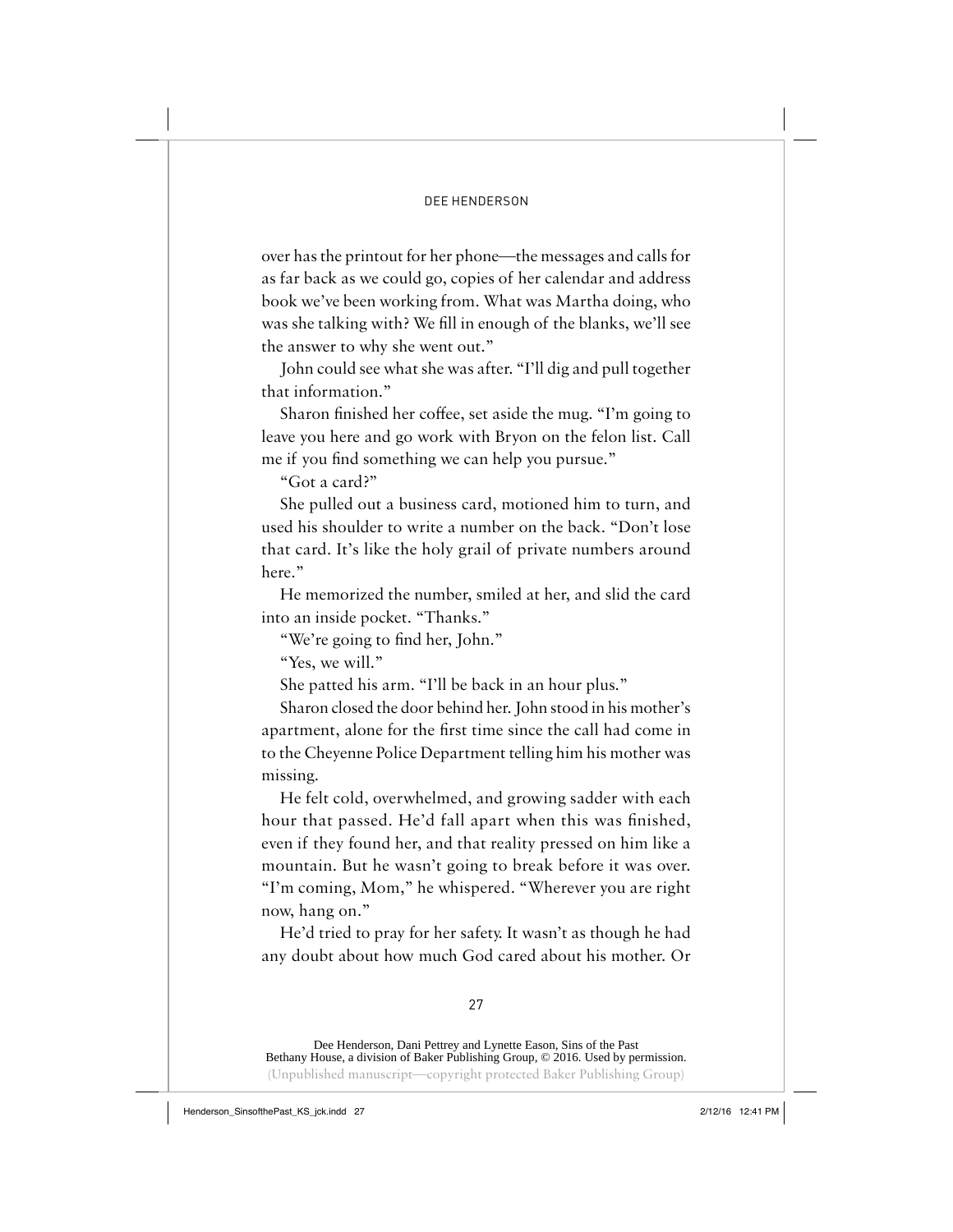himself, for that matter. It was that the emotions of this, the pain of this, was too deep for words. *"Though I walk through the valley of the shadow of death, thy rod and thy staff they comfort me."* The familiar refrain from the Psalm had been reassuring him since Cheyenne. He looked up with another heartfelt plea to God, then began to carefully look around.

*All right*, he thought, *this is doable*. His mom liked to keep ticket stubs from movies she had seen, restaurant menus marked with dishes she'd enjoyed, coupons for shops and businesses she frequented. He could figure out where she'd been, where she might go, if he studied the pieces closely enough.

John walked over to the desk, pulled out a pad and pen, walked back into the kitchen. He began with a systematic search through the cupboards. Sharon was right. His mother was a natural hostess, and a guest to her home would be treated to what they preferred in food and drink. What didn't fit with her own preferences? Who else has been here, and why?

R R R

John was comparing printouts of the phone calls and messages with his mother's calendar when he heard a soft knock at the door, and Sharon stepped in.

"Quiet in here," she noted. "I figured you would have found music to break the silence."

"My thoughts are busy enough to keep me occupied," he replied, setting aside the paperwork and swinging the desk chair around to face her.

"Finding anything?"

He rubbed tired eyes. "I didn't know she was singing in a choir, helping a florist make Christmas wreaths, going out to lunch regularly with Bobby Sail—a banker, according to his business card—and reading through all the mysteries of Sue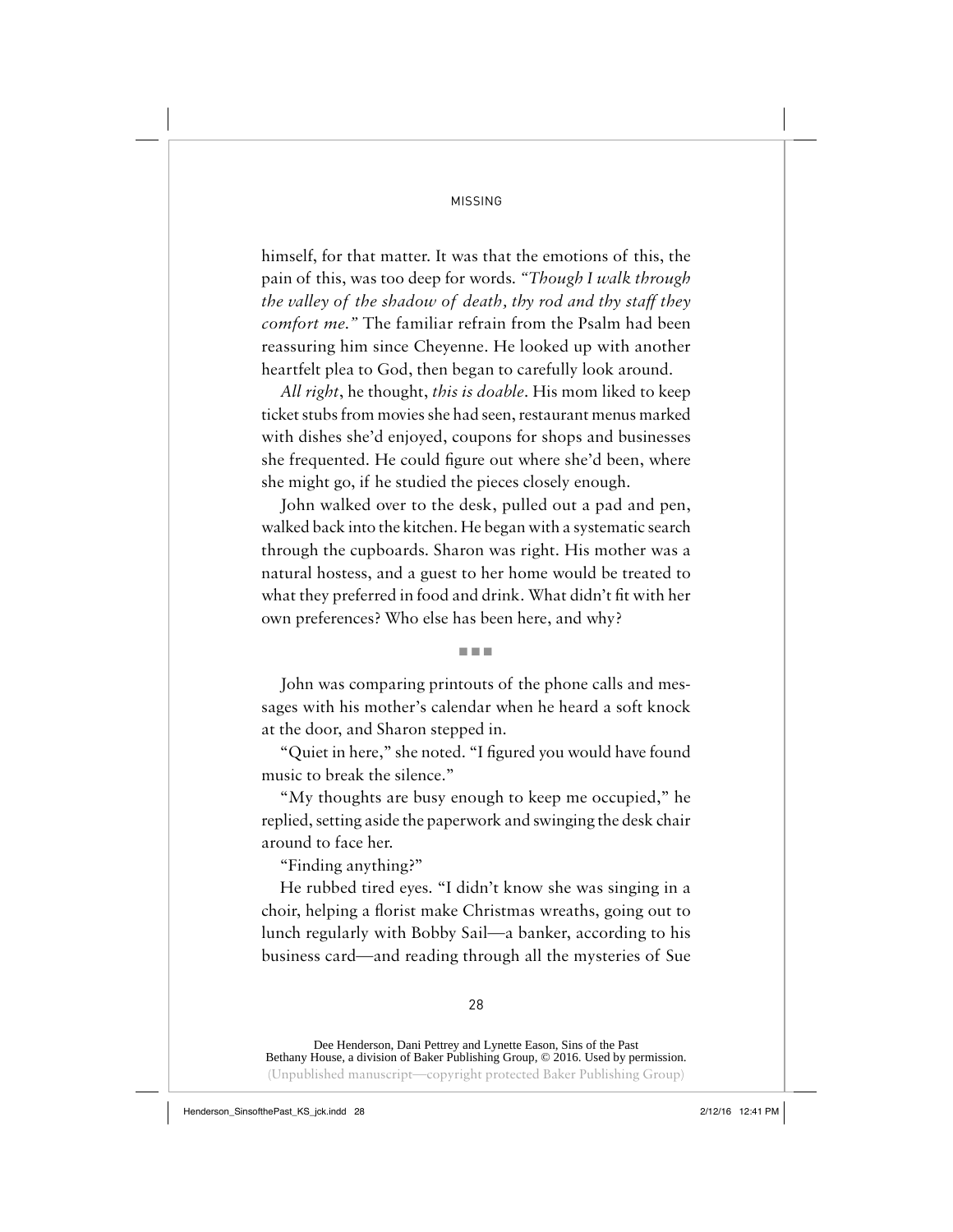Grafton. My mother was an open book to me, and still I missed layers of these details."

"That's why a woman will always be a mystery to a man," Sharon said with a little smile. "We do too much to ever share it all."

"Well said." He picked up his notes. "She's happy," he said, looking at the page. "That's what a summary of her life looks like." He shook his head. "I haven't found any signs of her expenditures changing recently. What she was doing, who she was talking with, fit with this place and the people now around her. The phone logs show names that seem familiar to me, either from here or from our prior neighborhood. It's going to come down to her living her life when she stepped out of this apartment with her keys in her hand."

"A normal week."

"It feels like it. Maybe someone in the choir was dropping by sheet music, and she ran downstairs to get it; or she had borrowed a book and went out to return it and swap for another one; or Mom walked over to the commons building to mail a letter—she still writes letters by hand. It's going to be simple, Sharon. She left this apartment for a simple reason."

She considered that answer. "The trouble she ran into may be unrelated to what she intended to do. It came at her from another direction. Possibly the wrong place, wrong time."

"Or," he suggested, "trouble from me spilled over on to her."

Sharon nodded. "Tomorrow we'll get into the undercover work you did here in Chicago. Your FBI friends are already digging there."

"If someone went after my mother to get me back in Chicago  $\ldots$ "

"Like I said, a topic for tomorrow," she said briskly. "It's too complex to move that rock tonight." She reached into her